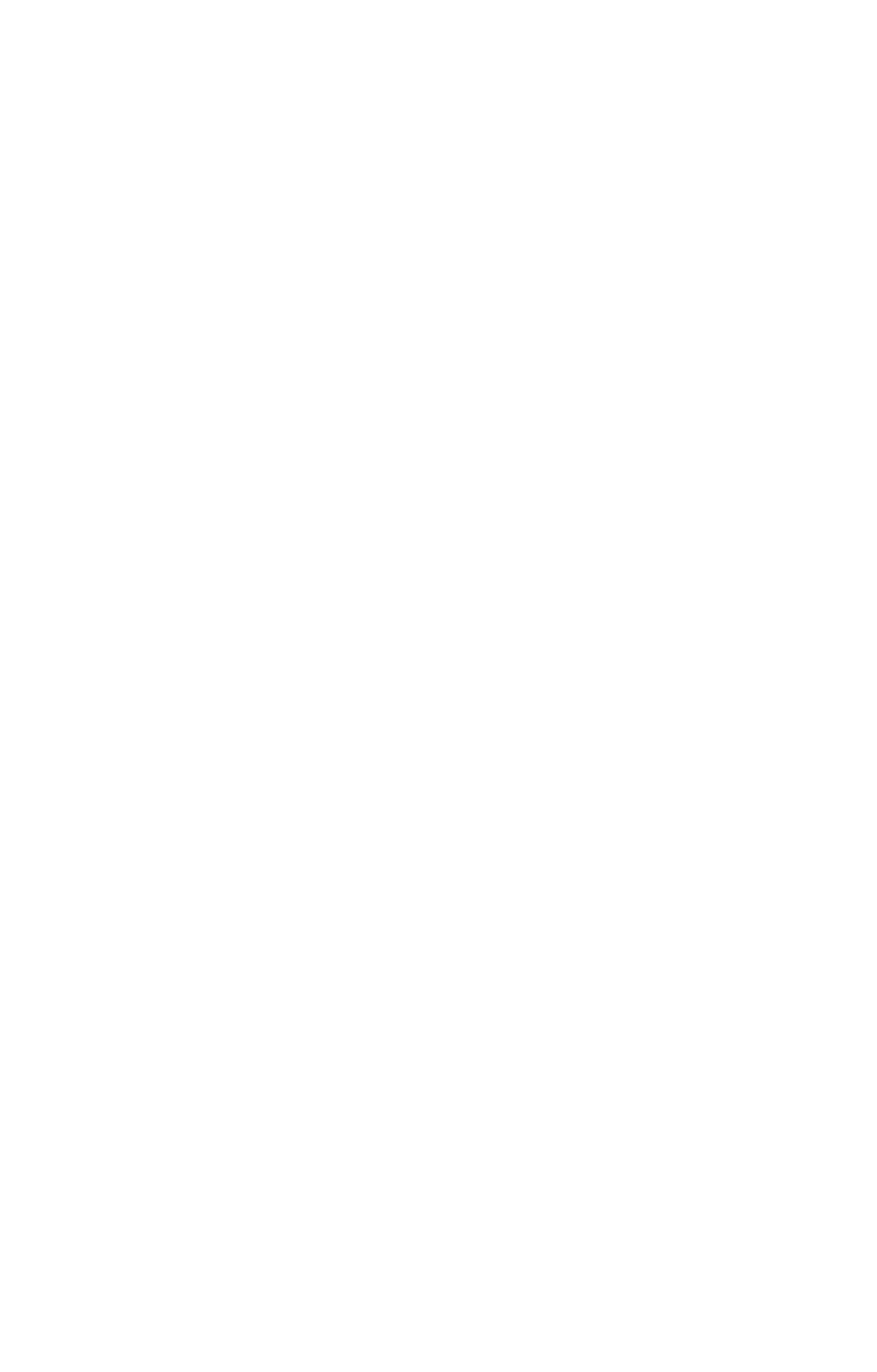## An Ocean of Static J.R. Carpenter

Penned in the Margins **LONDON**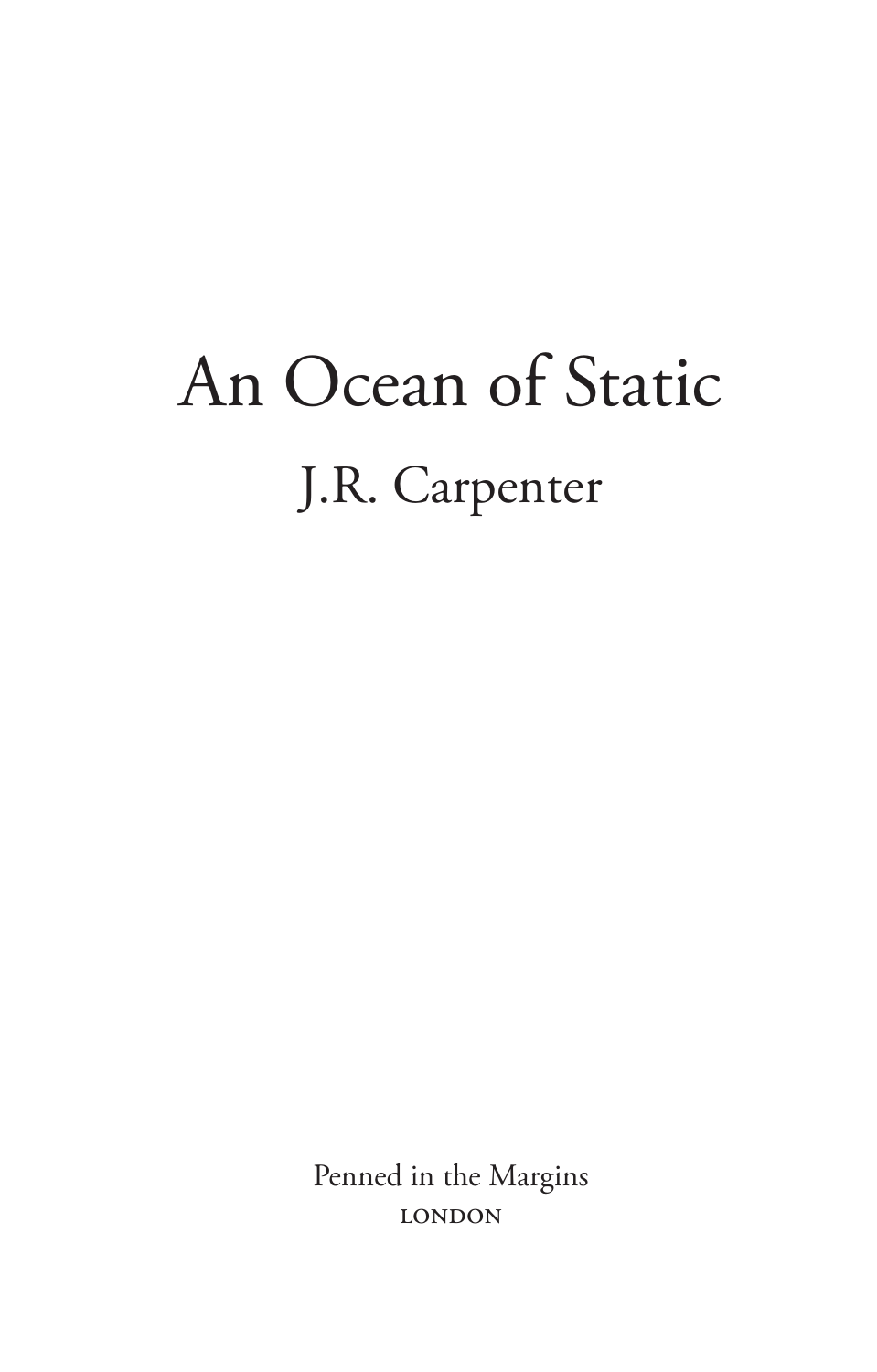published by penned in the margins Toynbee Studios, 28 Commercial Street, London E1 6AB www.pennedinthemargins.co.uk

> All rights reserved © J.R. Carpenter 2018

The right of J.R. Carpenter to be identified as the author of this work has been asserted by her in accordance with Section 77 of the Copyright, Designs and Patent Act 1988.

This book is in copyright. Subject to statutory exception and to provisions of relevant collective licensing agreements, no reproduction of any part may take place without the written permission of Penned in the Margins.

First published 2018

Printed in the United Kingdom by TJ International

ISBN 978-1-908058-46-1

This book is sold subject to the condition that it shall not, by way of trade or otherwise, be lent, re-sold, hired out, or otherwise circulated without the publisher's prior consent in any form of binding or cover other than that in which it is published and without a similar condition including this condition being imposed on the subsequent purchaser.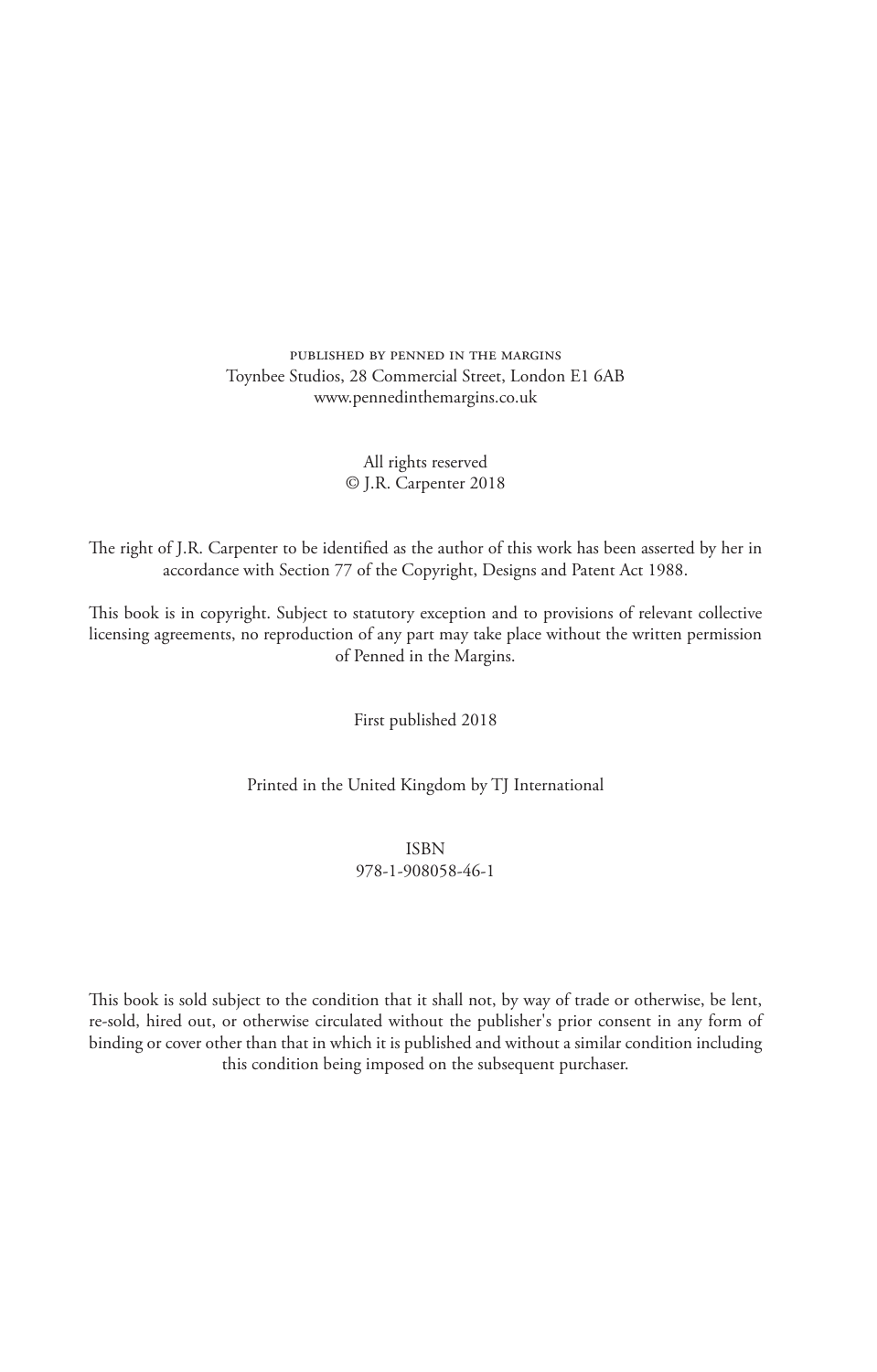### **CONTENTS**

note to the reader

### legend

| Once Upon a Tide                                                                                                                | 13  |
|---------------------------------------------------------------------------------------------------------------------------------|-----|
| Notes on the Voyage of Owl and Girl                                                                                             | 21  |
| There He Was, Gone.                                                                                                             | 35  |
| Instructions and Notes Very Necessary and Needful<br>to Be Observed in the Purposed Voyage for<br>Discovery of Cathay Eastwards | 45  |
| Ten Short Talks About Islands and by Islands<br>I Mean Paragraphs                                                               | 99  |
| TRANS.MISSION [A.DIALOGUE]                                                                                                      | 115 |
| Etheric Ocean                                                                                                                   | 119 |
| Along the Briny Beach                                                                                                           | 135 |
| <b>SOURCE/CODE</b>                                                                                                              | 155 |
| ACKNOWLEDGEMENTS                                                                                                                | 157 |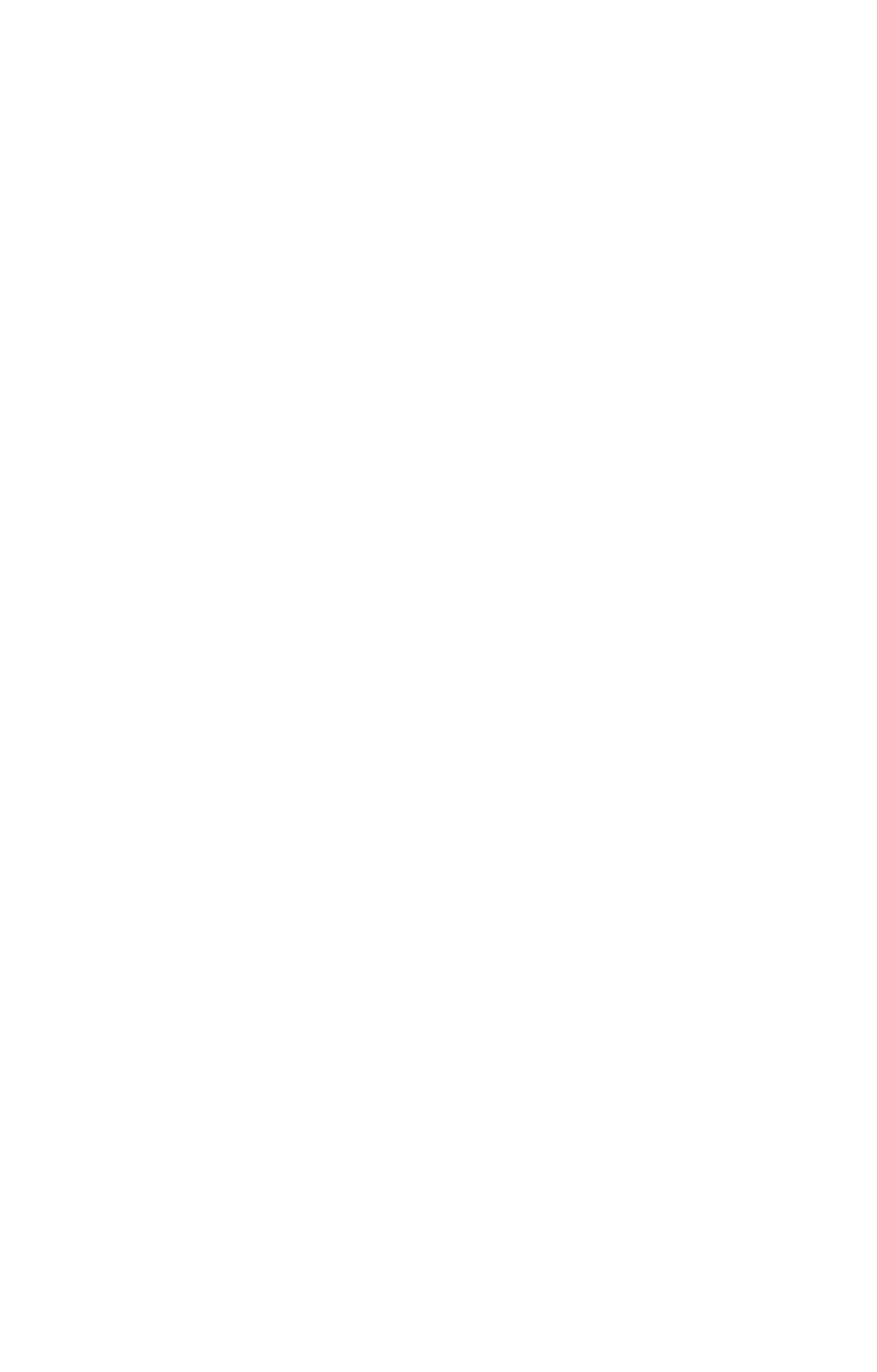# An Ocean of Static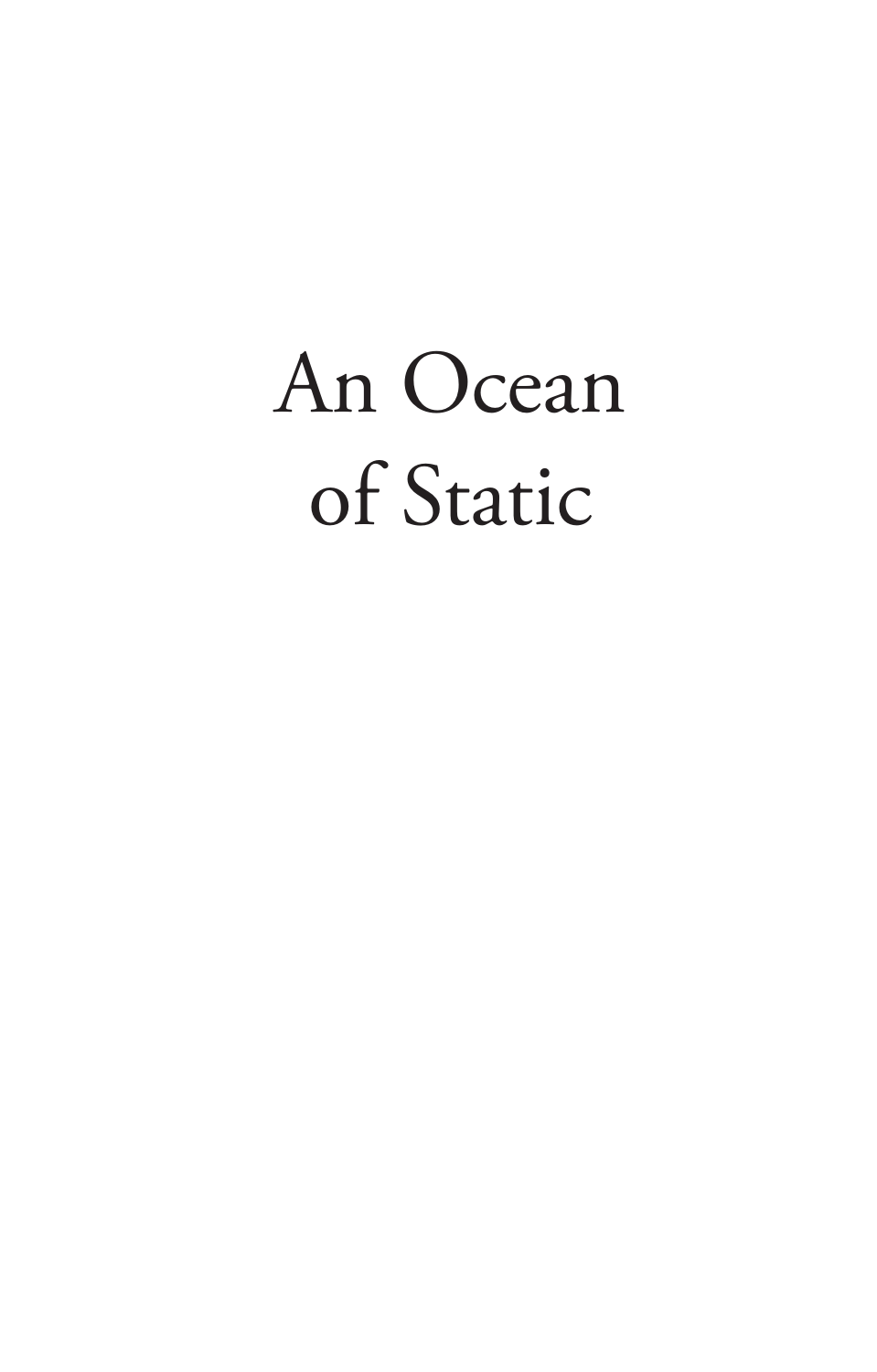The static's like the sound of thinking. Not of any single person thinking, nor even a group thinking, collectively. It's bigger than that, wider - and more direct. It's like the sound of thought itself, its hum and rush. TOM MCCARTHY, C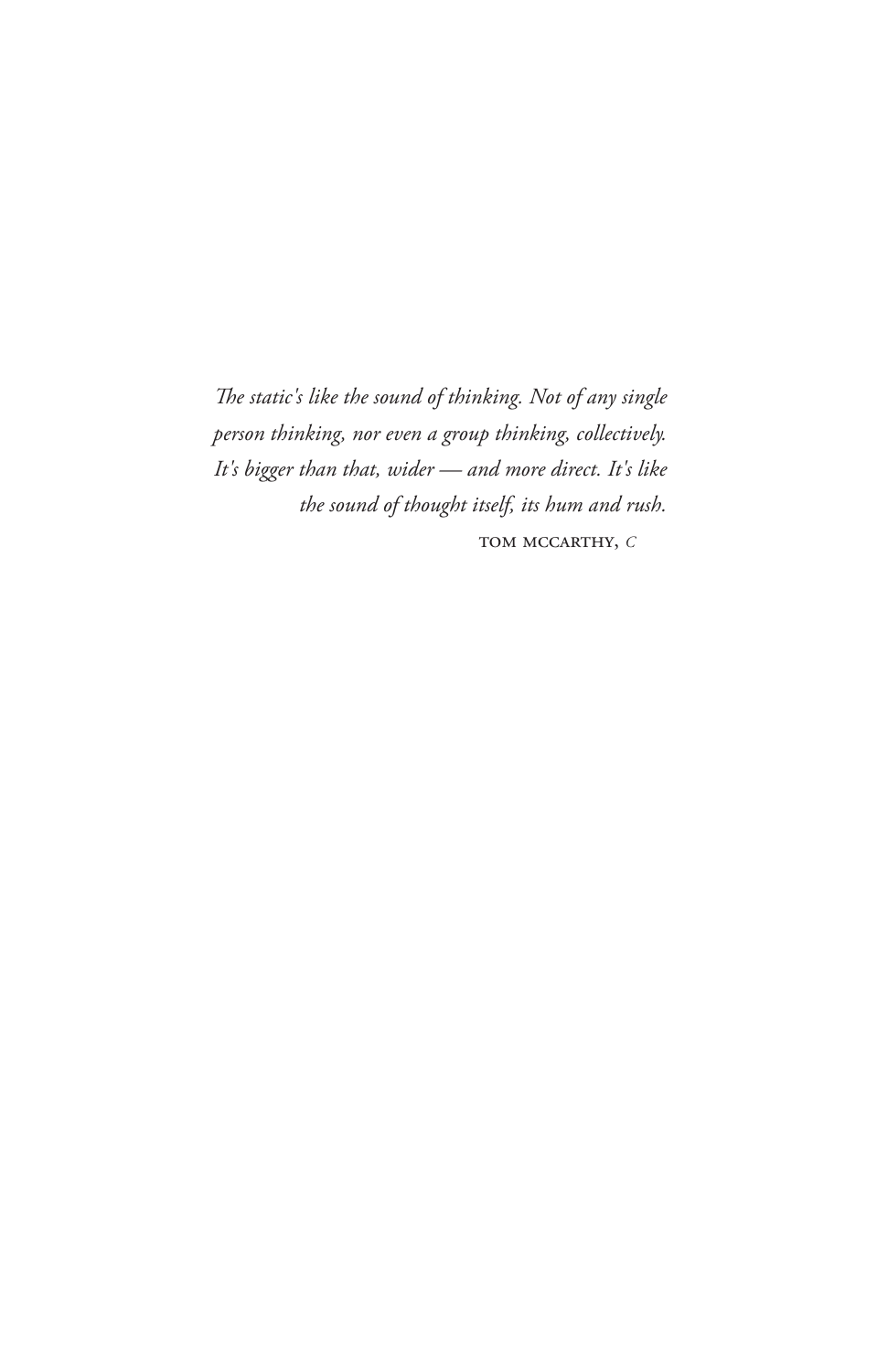in memory of Rose Krauss first daughter across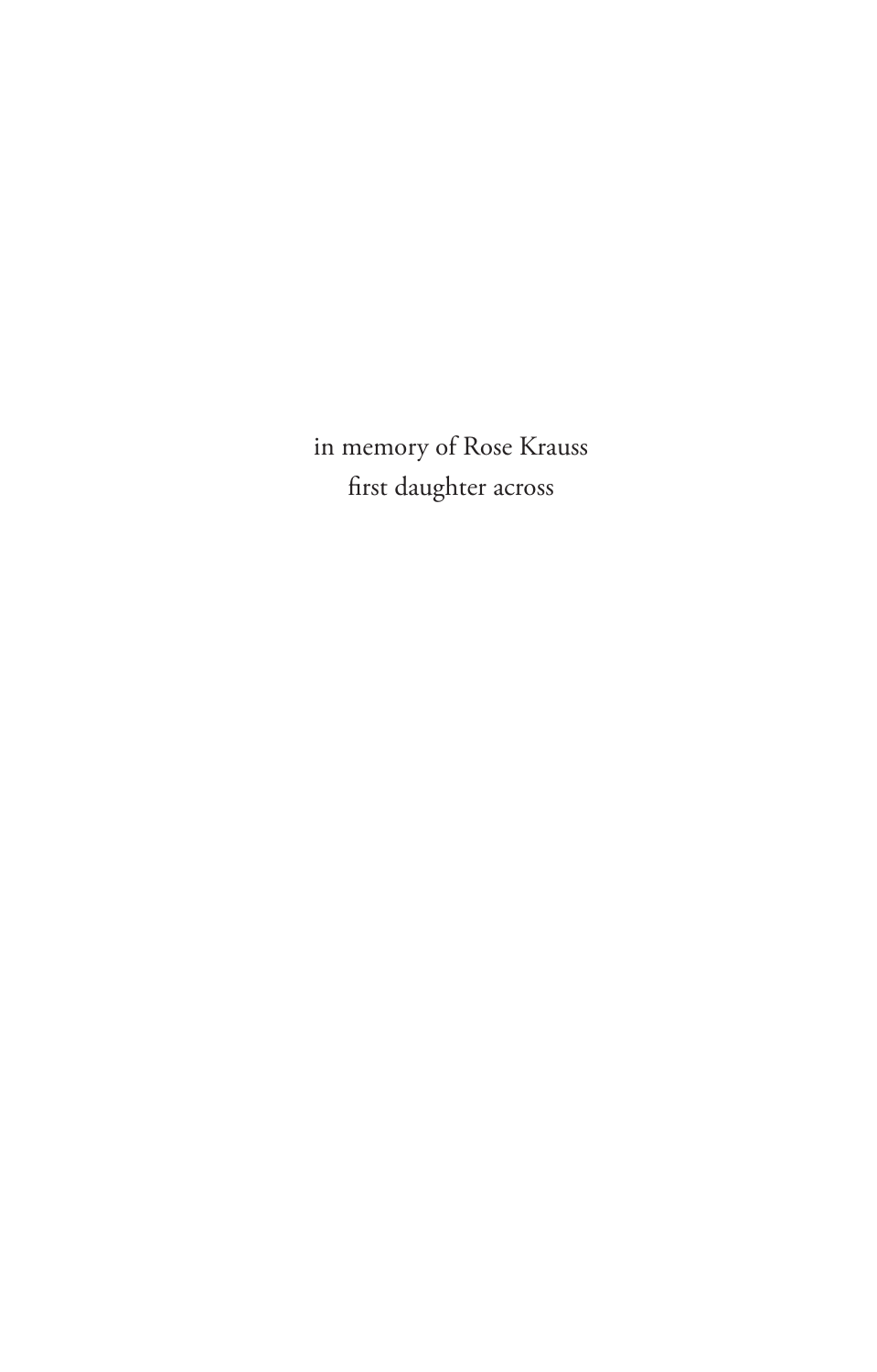### note to the reader

This book is made of other books. The poems in this book are composed of facts, fictions, fragments, and codes collected from accounts of voyages undertaken over the past 2,340 years or so, into the North Atlantic, in search of the Northwest Passage, and beyond, into territories purely imaginary.

These poems are intended to be read on the page and to serve as scripts for the live performance of a body of web-based works. They retain traces of the syntax and grammar of code languages.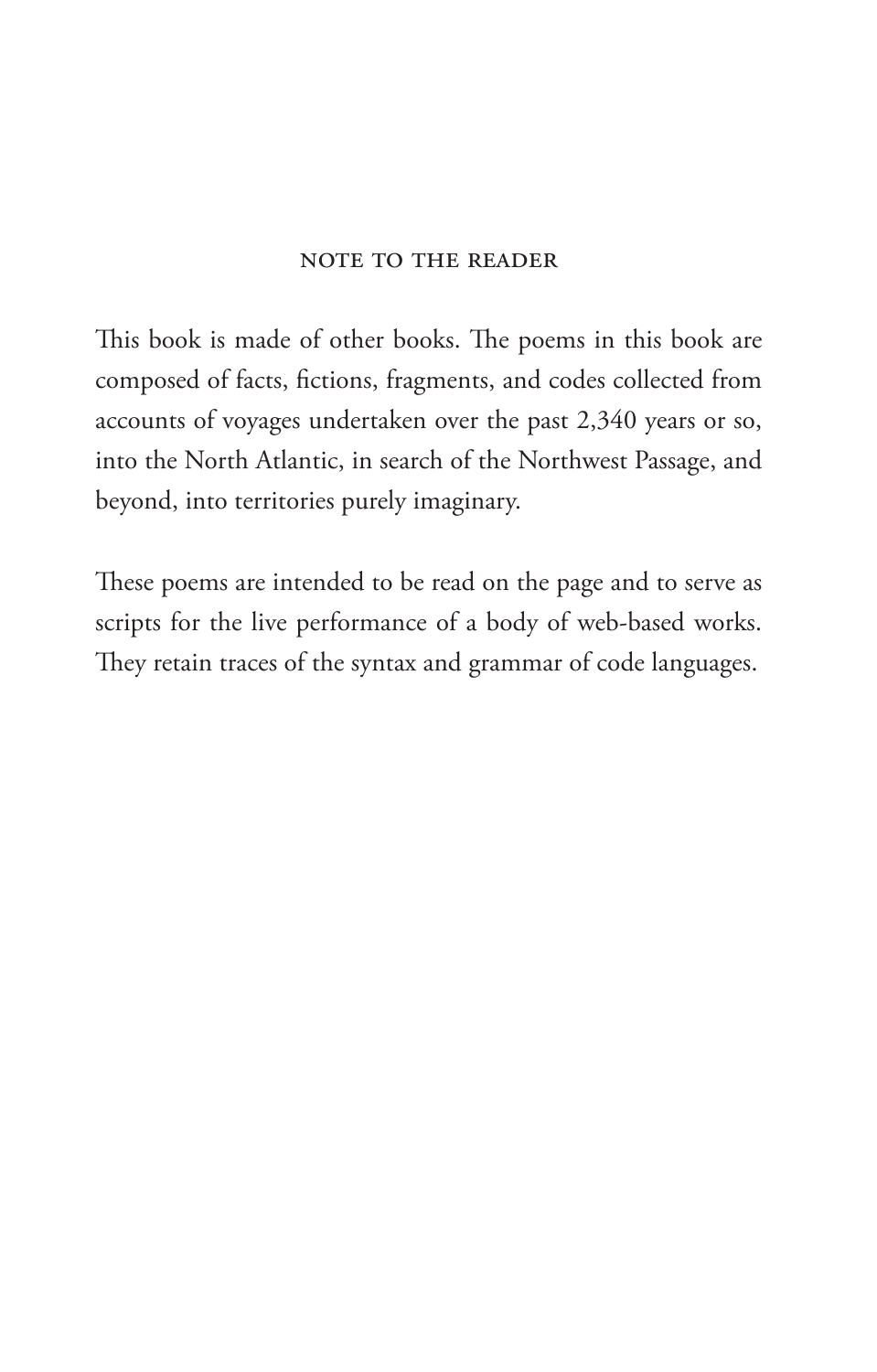### **LEGEND**

// stage direction

#{variable}

['argument']

narrative

voices

are separated

by indentation

// a voice is followed by a break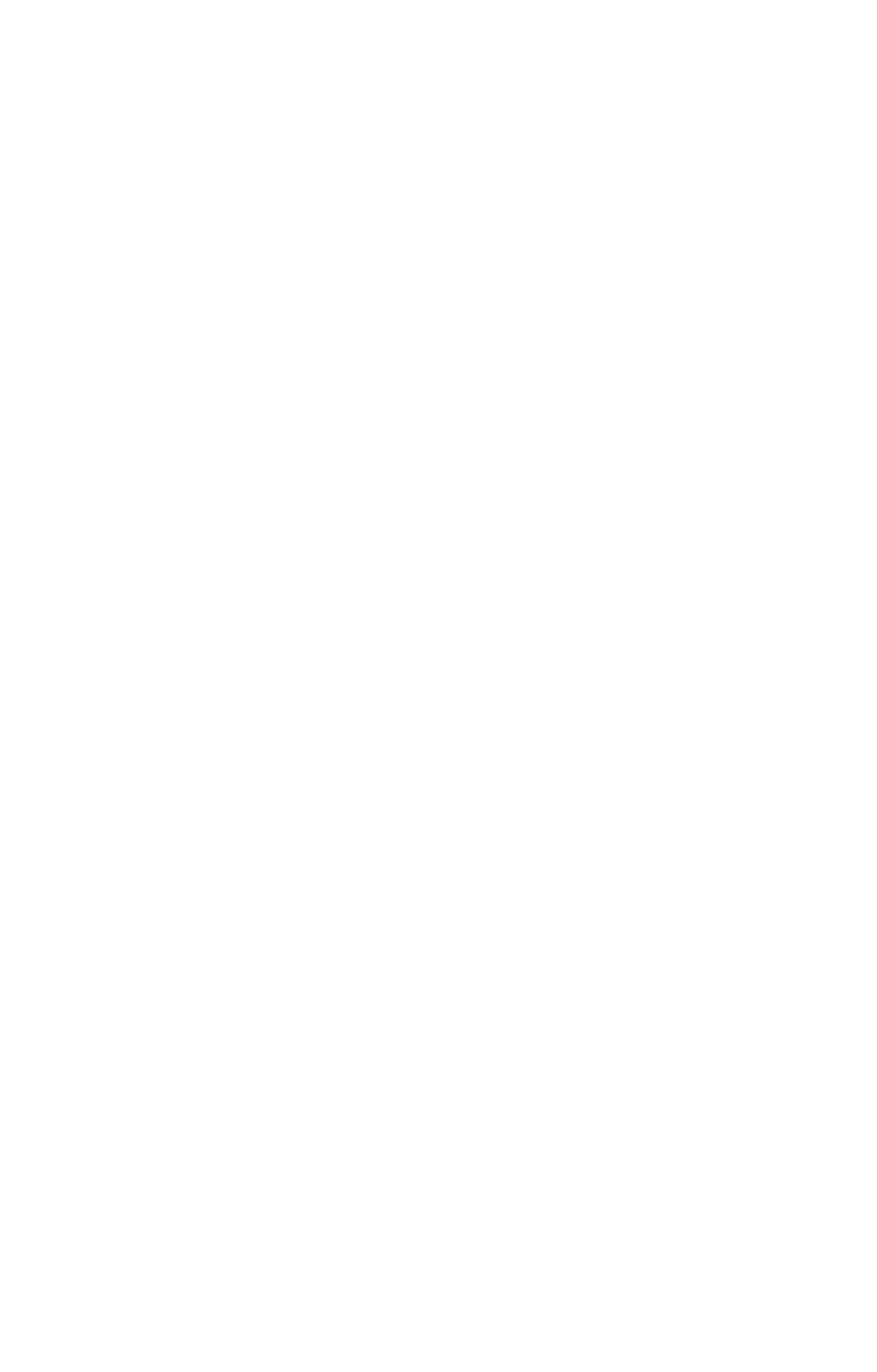Once Upon a Tide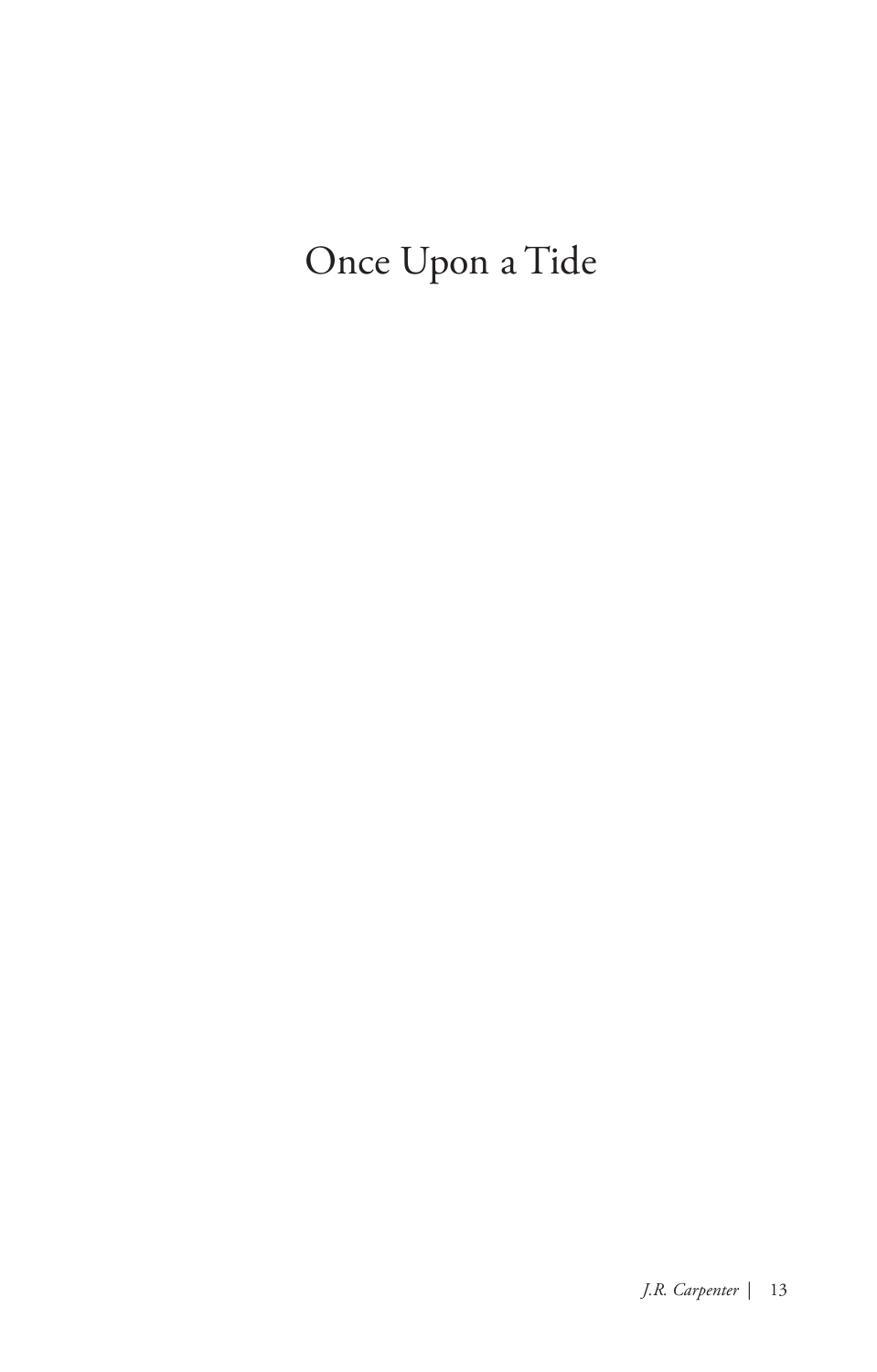- // To be read under cover of
- // ['canvas', 'oilskin', 'tarp',
- // 'half-light', 'shadow', 'shelter',
- // 'fog', 'gloom', 'murk', 'new moon'].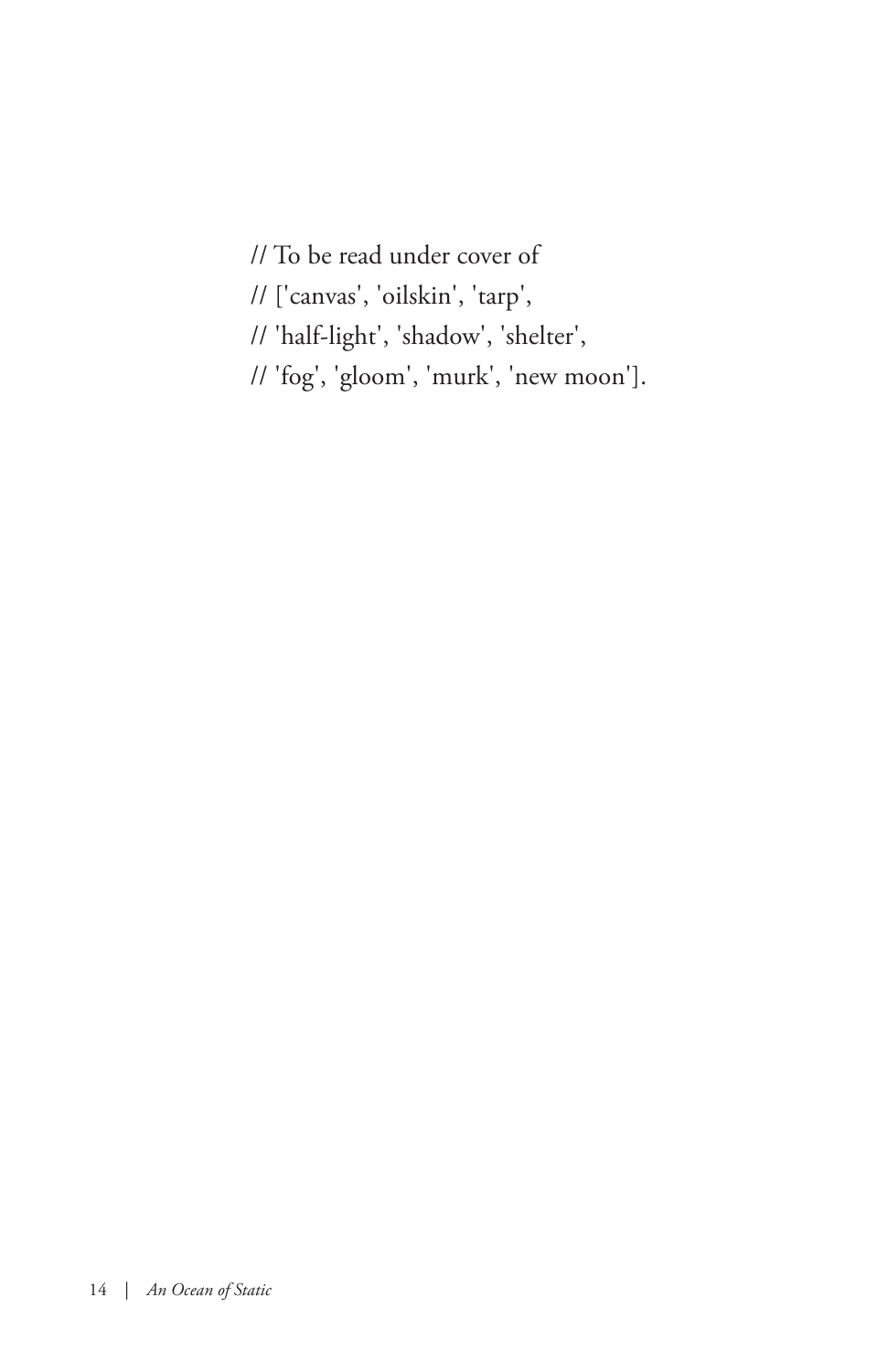Once upon a ['high', 'spring', 'slack', 'neap'] tide we ['drifted', 'coasted', 'slid', 'slipped', 'tacked'] past a ['bay', 'beach', 'cape', 'cove', 'dune', 'lagoon'], our ship ['brought us hither', 'a brave vessel', 'tight and yar and bravely rigged', 'most strangely landed', 'so near the bottom run'].

On the ['lower', 'main', 'middle', 'poop', 'side', 'quarter'] deck two ['old', 'young', 'slim'] ['friends', 'boatswains', 'sailors'] ['hunched', 'perched', 'crouched', 'sat'] ['mending nets', 'baiting lines', 'spinning yarns', 'twisting tales']. From their ['accents', 'apparel', 'dress', 'gestures', 'looks', 'movements'] I ['guessed', 'gathered', 'suspected', 'assumed'] that ['they', 'both', 'the pair', 'the two of them'] had ['been born', 'come', 'hailed', 'sailed', 'journeyed'] from ['braver', 'better known', 'far', 'fairer', 'gentler'] shores, ['clearly', 'surely', 'obviously'] none so ['barren', 'bleak', 'harsh', 'haunted', 'wicked', 'wild'] as these.

As the bells rang for ['morning', 'forenoon', 'first dog'] watch the ['quieter', 'slighter'] one said:

['We are oppressed with travel.', 'We are all sea-swallowed', 'our garments drenched.', 'The sea mocks our frustrated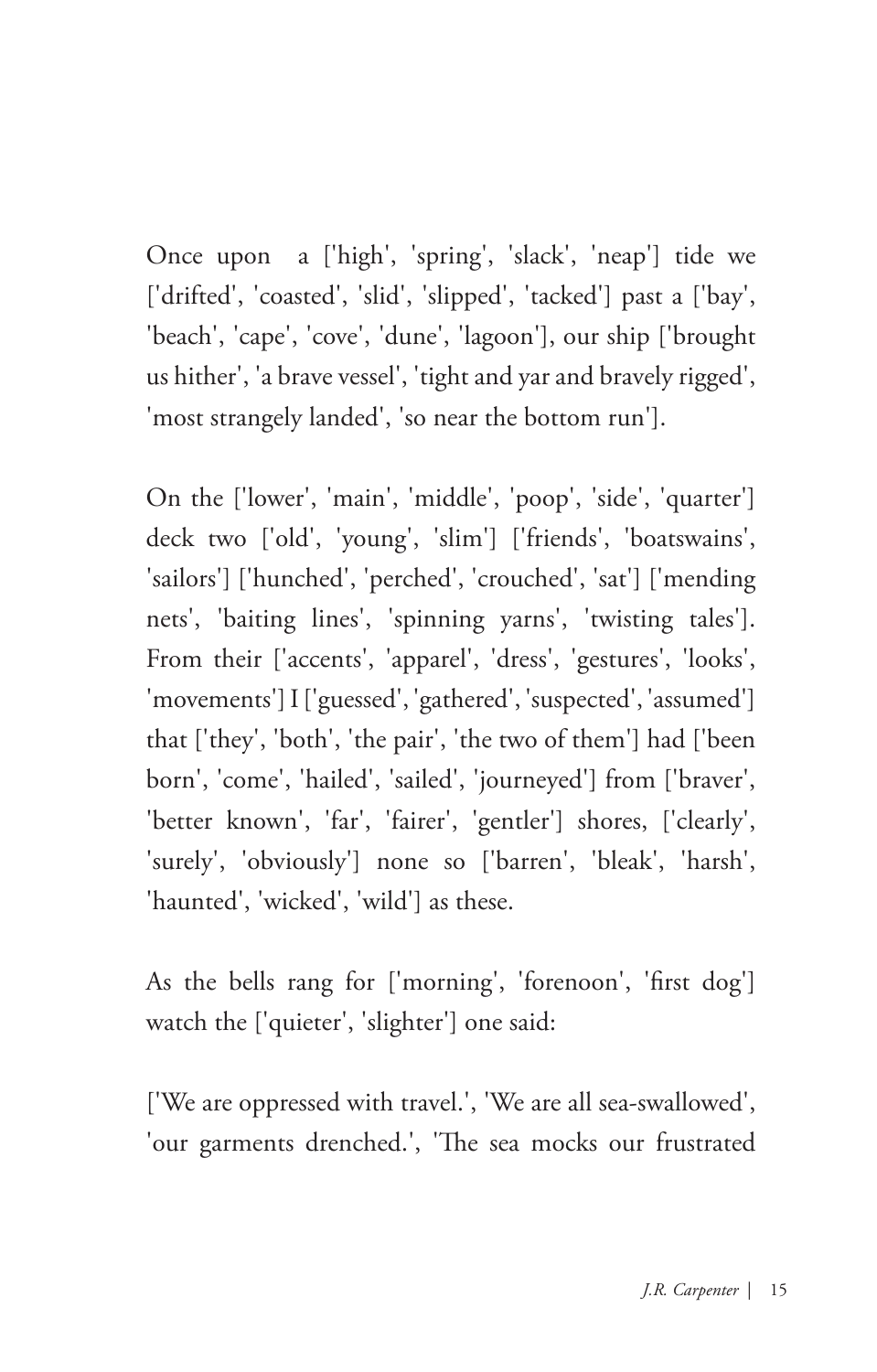search.', 'Every drop of water sears against us.', 'The sea, mounting, dashes the fire out.', 'A thousand furlongs of sea', 'the washing of ten tides.', 'The still-closing waters', 'will shortly fill the reasonable shore.', 'They hoist us to cry to the sea', 'the last of our sea-sorrow.', 'I would have sunk the sea within the earth', 'plunged in the foaming brine', 'the ooze of the salt deep.', 'I shall no more to sea.', 'The sea cannot drown me.', 'I am standing water.']

['One bell', 'Two bells', 'Two bells sounded, a pause, one bell', 'Two bells sounded, a pause, two bells', 'Two bells sounded, a pause, two bells, pause, one bell', 'Two bells sounded, a pause, two bells, pause, two bells', 'Two bells sounded, a pause, two bells, pause, two bells, pause, one bell', 'Two bells, a pause, two bells, pause, two bells, pause, two bells'].

In the ['near', 'middle', 'faint', 'far'] distance the ['bulk', 'hulk', ''ghost', 'shadow', 'vision'] of an island loomed. The ['fairer', 'slower', 'sharper'] one ['leaned', 'gestured', 'peered', 'pointed'] in this direction.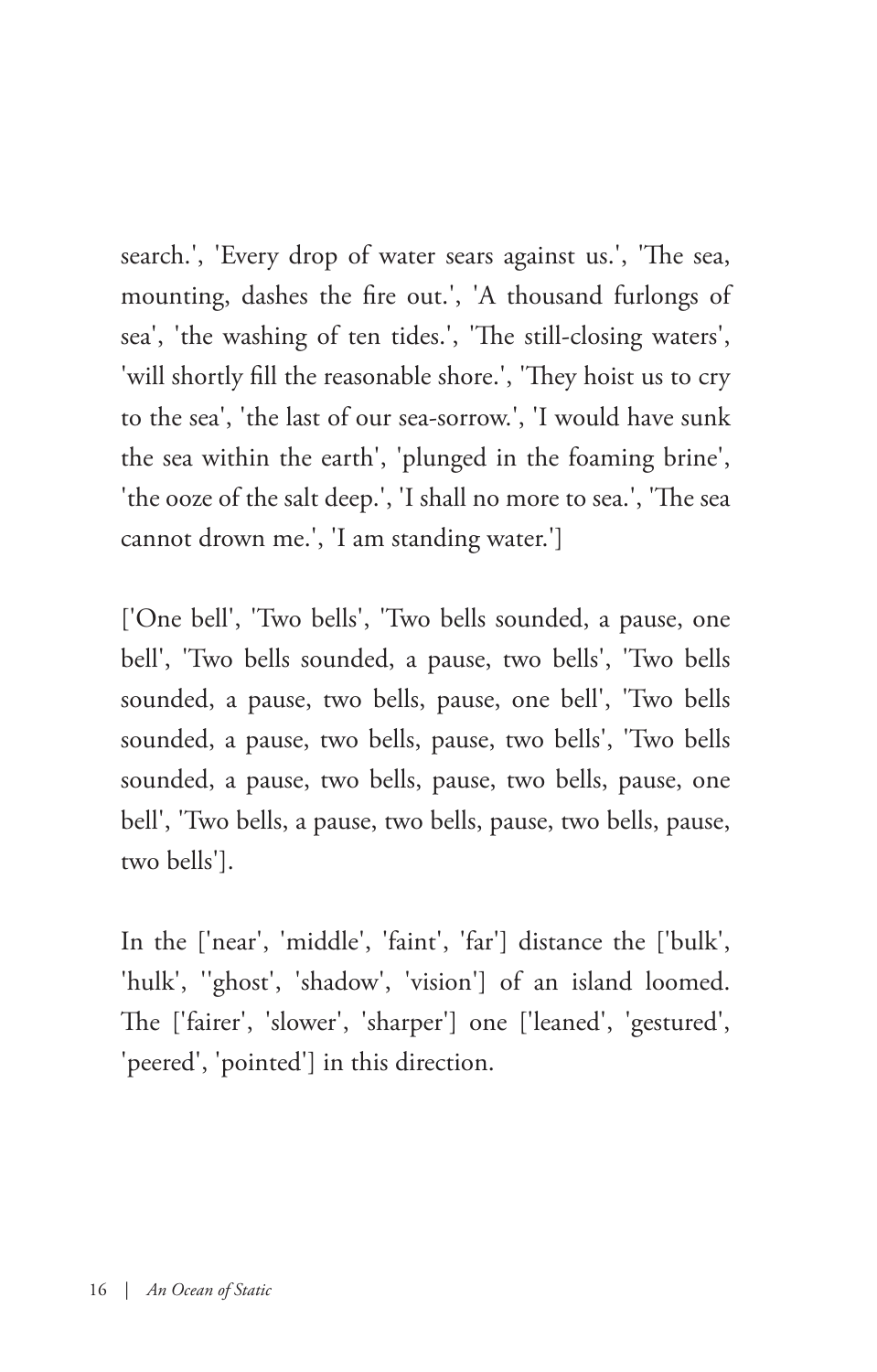After ['a pause', 'a sigh', 'the bells', 'some time', 'what seemed an eternity] the other replied:

['I am king of this country.', 'This fearful country!', 'I could recover the shore.', 'But is this not near shore?', 'How came we ashore?', 'Unto these yellow sands.', 'Come alive to land.', 'Have you no mouth by land?', 'Here shall I die ashore.', 'Here in this island,', 'We lie in an odd angle, arms in a sad knot.', 'This island will not let you believe certain things.', 'Be not afraid, this island is full of noises.', 'The folly of this island!', 'Most opportune place.']

isle: '#{isle}',

[ ['Enter like a water-nymph', 'Enter playing and singing', 'Solemn and strange music', 'Enter several strange shapes', 'Gentle actions of salutation', 'A quaint device', 'Soft music', 'Solemn music', 'Enter divers Spirits in shape of dogs and hounds', 'They sing', 'Song', 'A strange, hollow, and confused noise', 'A noise of hunters heard', 'A cry within', 'A frantic gesture', 'A tempestuous noise of thunder and lightning heard', 'Enter a Shipmaster', 'Enter a boatswain', 'Enter Mariners wet'] ].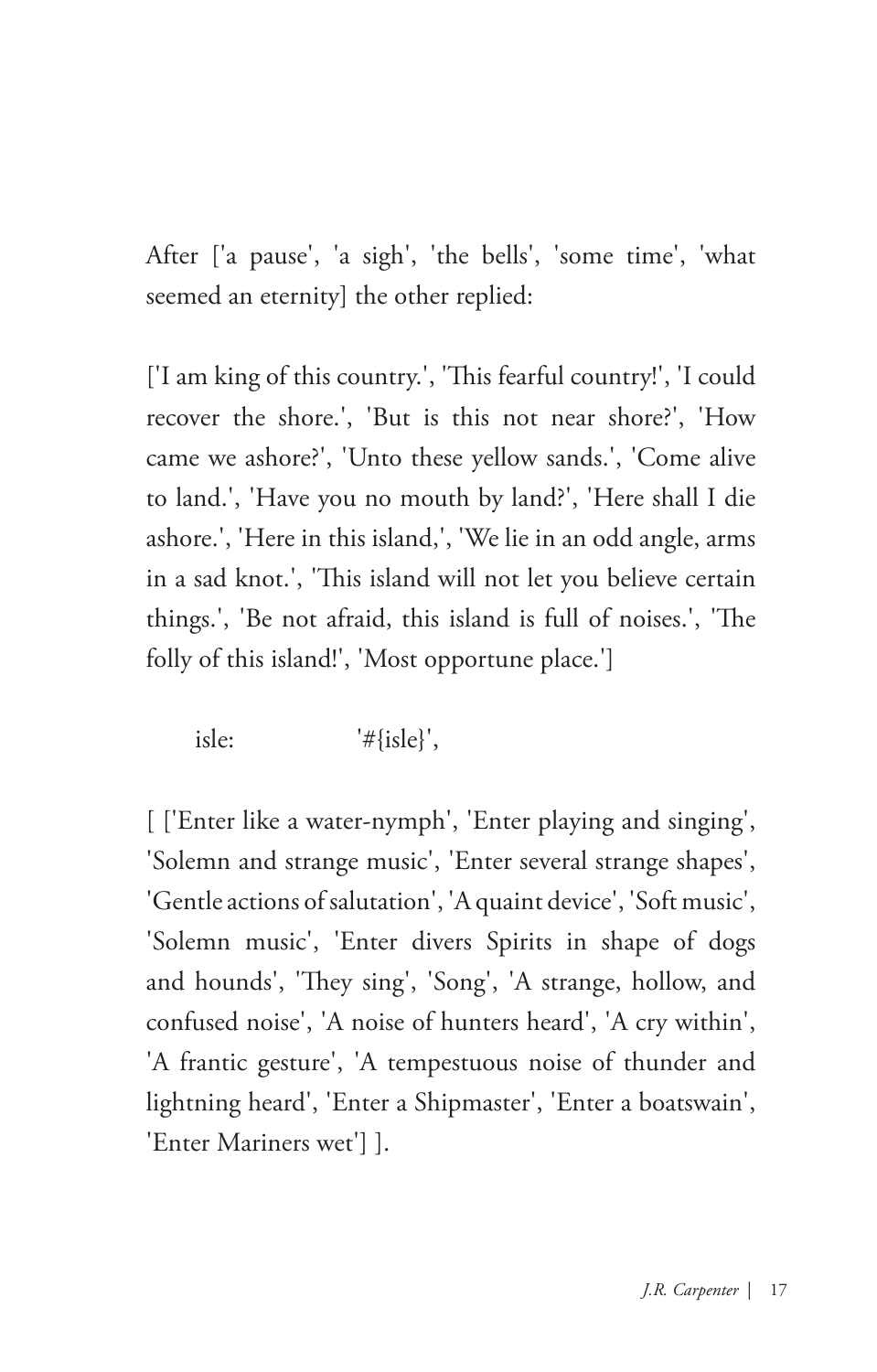['Come', 'Open your mouth', 'A word', 'O, but one word', 'O, wonder', 'O, defend me', 'Doth thy other mouth call me?', 'Monstrous', 'Mercy', 'Mercy on us', 'Alack, for mercy', 'Fury', 'Silence', 'Why, I said nothing!', 'Ha, ha', 'Oh ho', 'Hark', 'Here', 'A most strange story', 'The story of my life', 'Please you, draw near', 'What cheer?', 'How now?', 'All lost', 'Away'] the ['leaner', 'meaner', 'stronger'] one ['croaked', 'spoke', 'whispered', 'exclaimed']. Would you that soon the ['flush', 'half', 'hurricane'] deck be ['standing', 'drowning', 'drenched'] in ['cold', 'mist', 'magic']?

['The strangeness of this business.', 'These are not natural events.', 'I raised the tempest.', 'I called forth the mutinous winds.', 'I bedimmed the noontide sun.', 'I put the wild waters in this roar.', 'A plague upon this howling!', 'Oh, the dreadful thunderclaps!', 'The fire and cracks of sulphurous roaring.', 'Run upon the sharp wind.', 'wound the wind.', 'a mind to sink', 'It is foul weather in us all.']

'The ['sea sorrow', 'mist', 'tempest'] by that ['island', 'hour', 'tide', 'time', 'watch'] was ['certainly', 'clearly', 'unquestionably'] ['uncommon', 'unnatural', 'unsettled', 'grim'], but was that any ['help', 'use'], that ['kind', 'sort',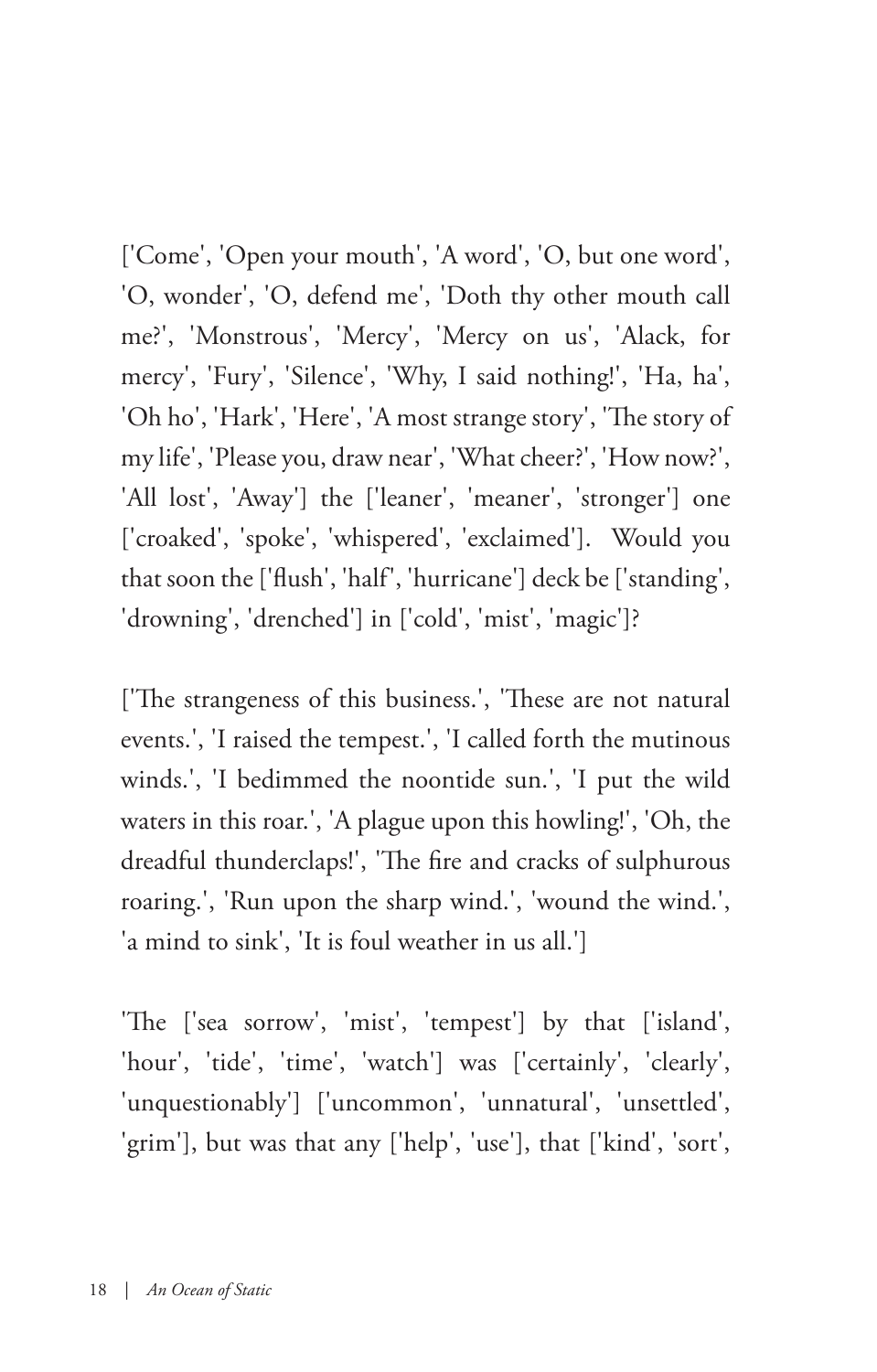'type'] of answer? The ['bizarre', 'awkward', 'odd', 'strange'] ness of their ['speech', 'exchange', 'yarn', 'narration'] put a ['cold', 'heavy', 'helpless', 'listless', 'restless']ness in me. In the ['foul', 'frigid', 'humid', 'heavy', 'salt'] air a ['bolt rope', 'cable', 'cuddy lamp', 'riding light', 'lantern'] ['creaked', 'groaned', 'swayed', 'listed']. Under cover of ['canvas', 'murk', 'shadow', 'shelter'] I ['loitered', 'crouched', 'sat', 'stooped']. Long I ['listened', 'waited', 'watched', 'wondered'] ['closely', 'quietly', 'keenly'].

[ [ 'Exit.', 'Exeunt.', 'They vanish.'] ]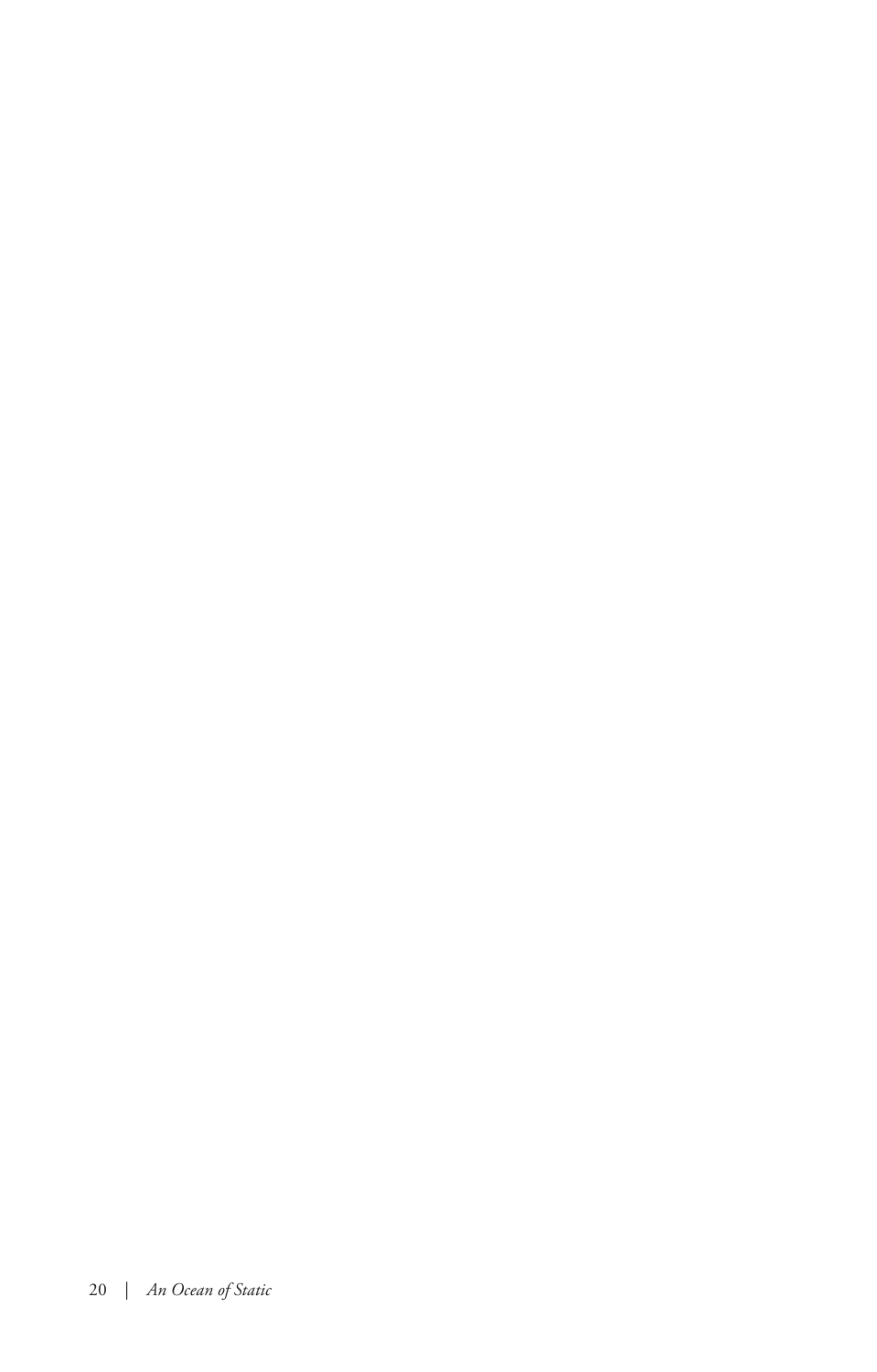### Notes on the Voyage of Owl and Girl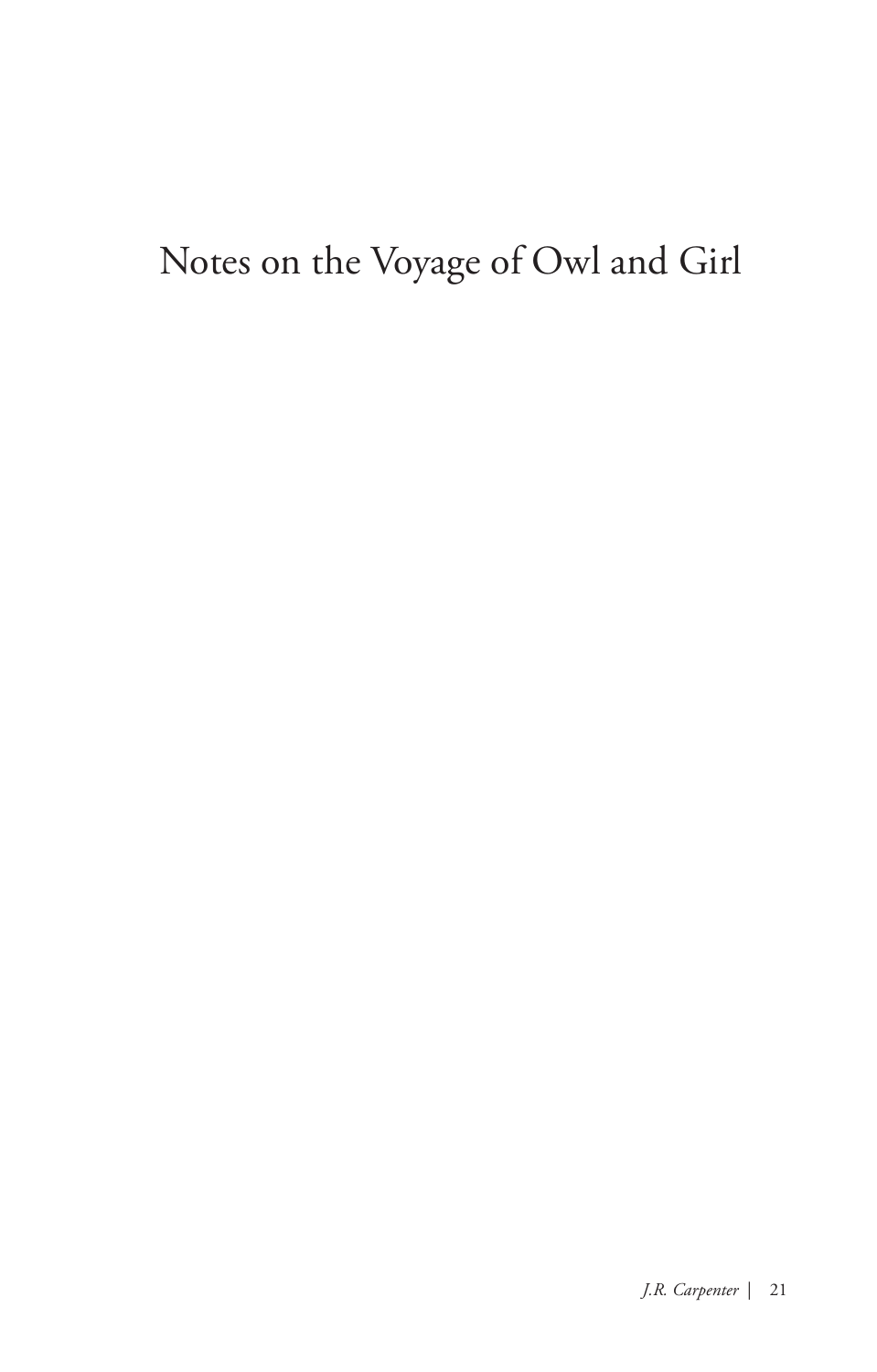// This is a work of fiction.

// Frequent references to actual events,

// persons, and texts are entirely intentional.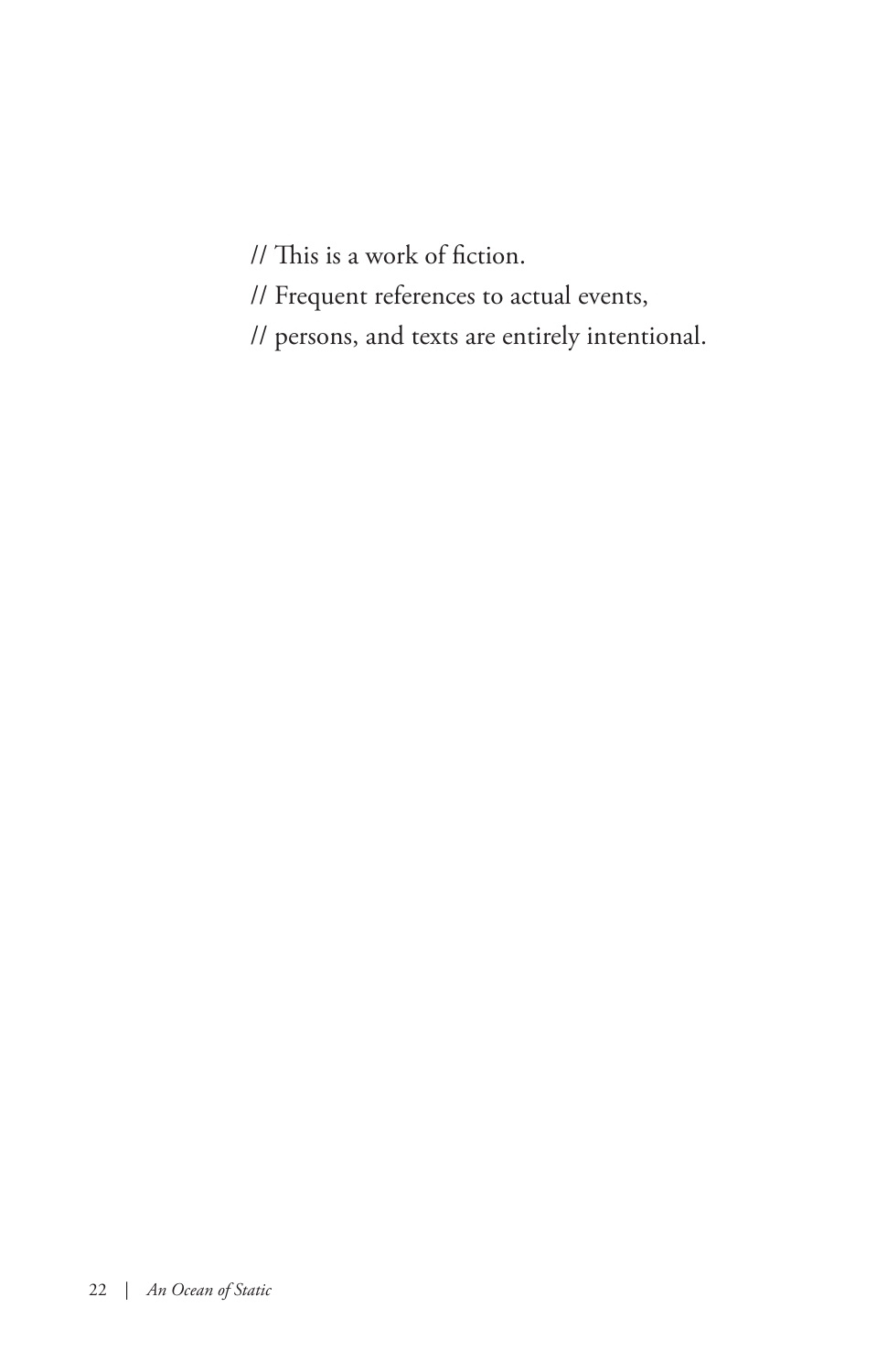// The Voyage.

An owl and a girl most [adventurous', 'curious', 'studious'] ['set out', 'set sail', 'sailed away'] in a [bottle-green', 'beetle-green', 'pea-green'] ['boat', 'sieve', 'skiff', 'vessel']; a ['beautiful', 'shipshape', 'sea worthy'] ['craft', 'raft', 'wooden shoe'], certainly, though a ['good deal', 'wee bit', 'tad'] too ['small', 'high in the stern'] to suit the two of them. They took a ['bushel', 'barrel', 'bundle'] of ['honey', 'money'] and an ['almanac', 'astrolabe', 'barometer', 'chronometer'] of dubious ['accuracy', 'origin', 'usefulness']. The owl was ['actually', 'basically', 'simply', 'slightly'] ['home sick', 'sea sick', 'sceptical', 'terrible with directions', 'a nervous traveller']. The girl sought to gain ['definitive', 'further', 'first-hand'] ['knowledge', 'experience', 'proof'] of ['the Northwest Passage', 'Ultima Thule', 'a strange phenomena known as sea lung'].

According to my ['calculations', 'library books', 'test results'], the girl informed the owl, it's ['six', 'seventeen', 'twenty-seven'] ['leagues', 'knots', 'nights', 'nautical miles'] ['due north', 'north', 'northeast'] of here. Her ['mother', 'great-aunt', 'grandmother'] had been among the most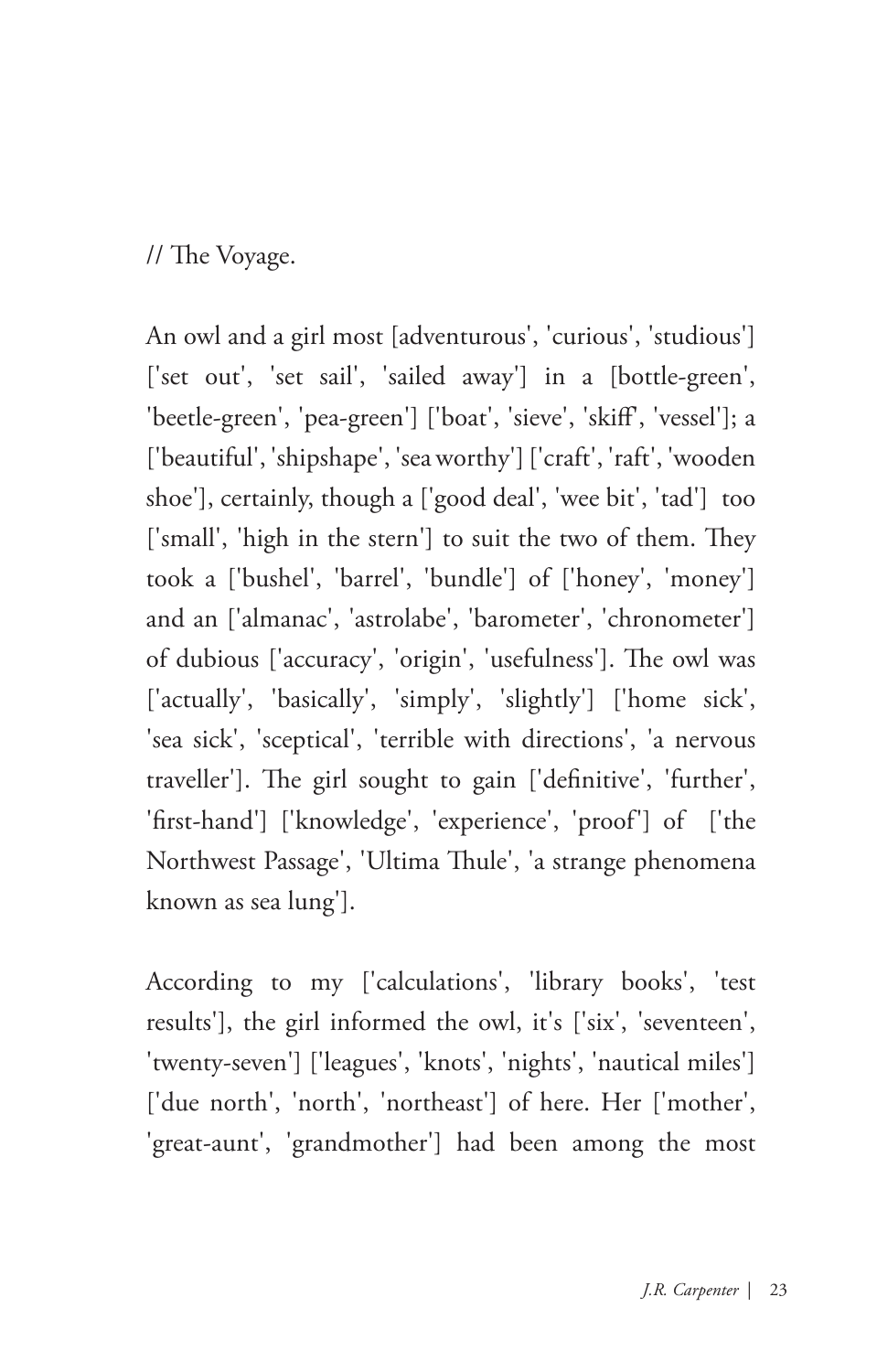revered of ['authors', 'experts', 'philosophers'] on this topic. But the girl had her own ['life to live', 'line of inquiry', 'ideas', 'theories'].

The owl said, ['Birds of a feather stick together', 'Loose lips sink ships', 'Everywhere we go, there we are'].

How soon he ['drifted', 'floated', 'sailed', 'veered'] off ['topic', 'course', 'track', 'radar']!

According to my ['spyglass', 'sea chart', 'sextant', 'sonar'], we're nearing the edge of our ['our story', 'our journey', 'the earth', 'this narrow sea'], the girl said, but still they sailed ['for a year and a day', 'on through the night', 'on until well past bed time'], ['despite the wet and sea fret', by the light of the silvery moon', 'across the North Atlantic', 'on a river of crystal light', 'into a sea of dew'].

By this time, all the owl's ['magazine subscriptions', 'snack food items', 'phone card credits', 'batteries'] had run out.

Don't ['fret', 'jinx us', 'obsess', 'second-guess'], said the girl most ['ardently', 'rationally', 'seriously']. The ['diaries',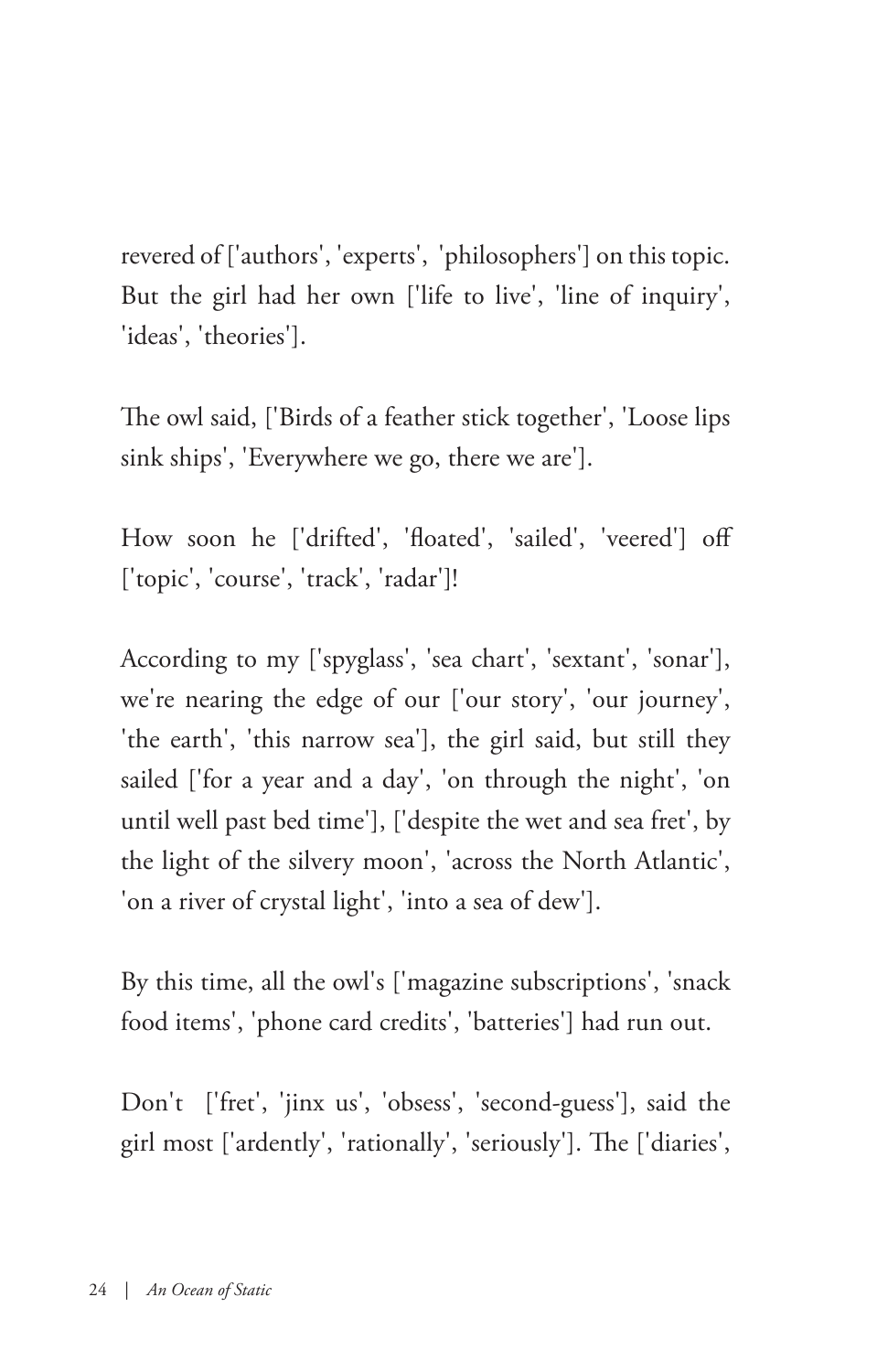'letters', 'lists', 'ships logs'] she kept constitute the entirety of the ['knowledge', 'evidence', 'proof', 'records', 'traces'] we have left of this ['impossible', 'implausible', 'improbable'] voyage toward ['the edge of the earth', 'the fountain of youth'].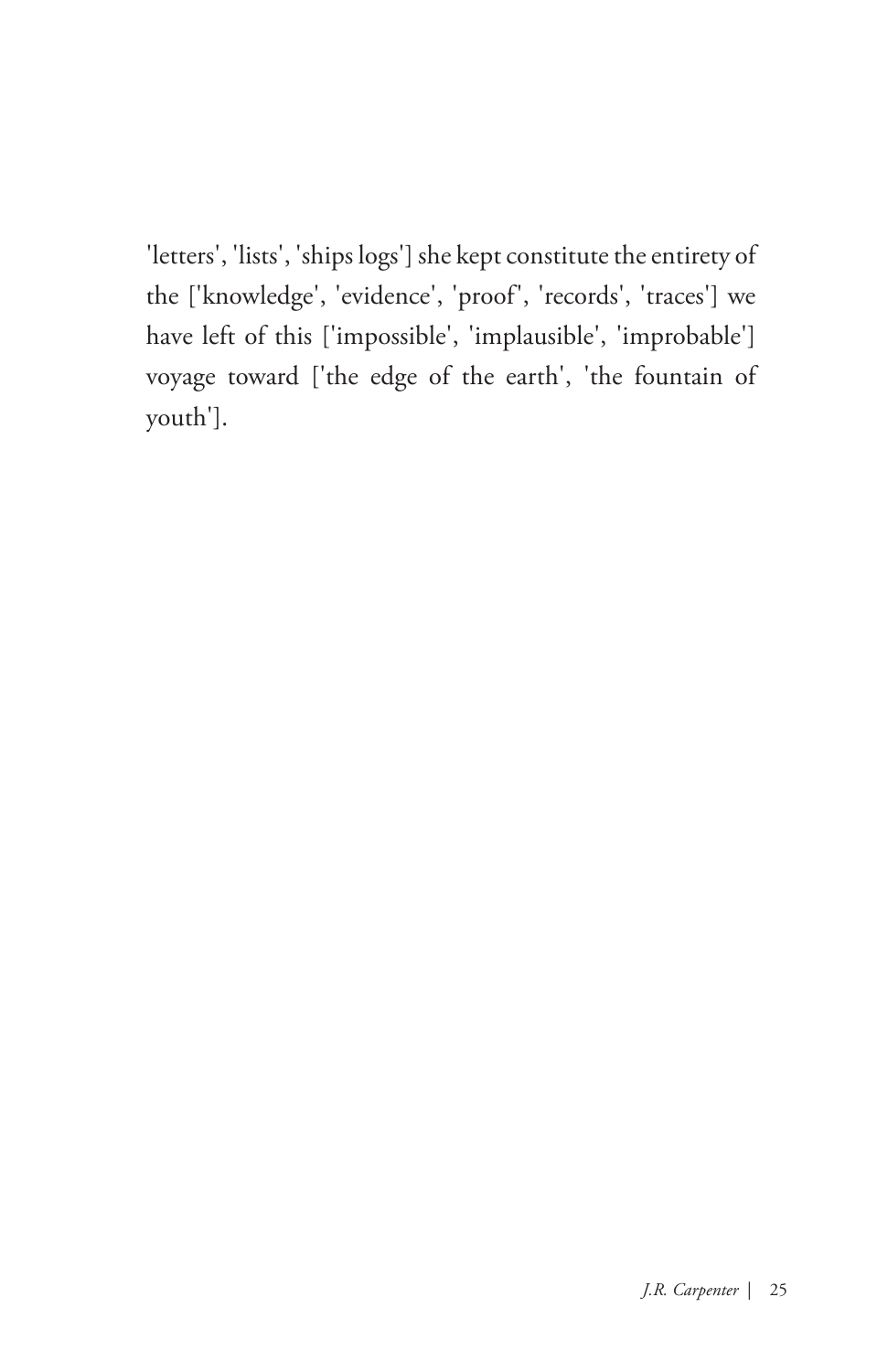// The notes.

*May 7th* departed from Dartmouth

> on board unmoored unhomed

*June 15th* mightily pestered with ice and snow

> don't fret sea wet mist and haze come inland come hell or high water

> > uncomfortable untranslatable

 come home sick come house wreck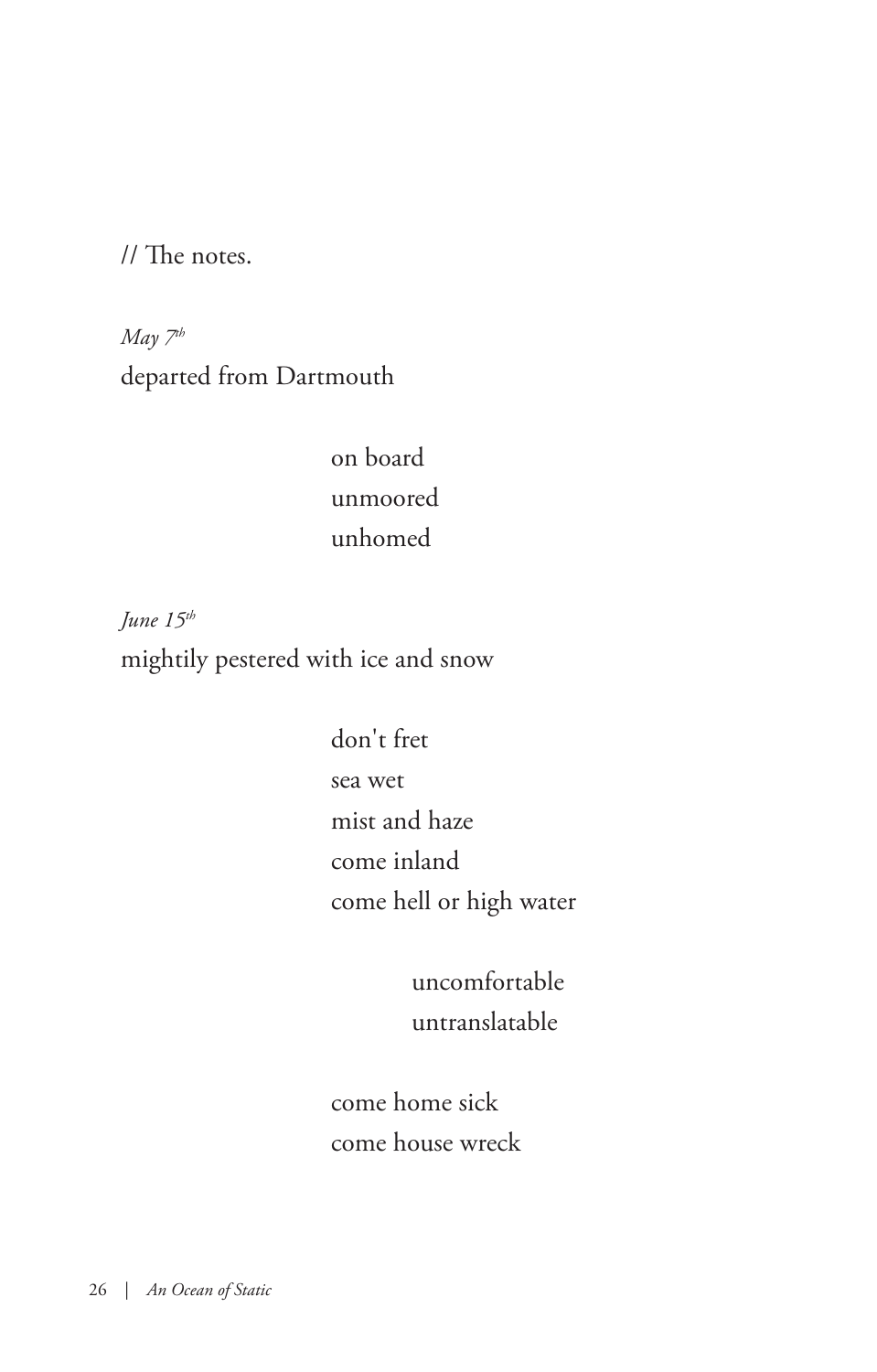come sea wrack and ruin strewn ashore

*June 29th* no hope of landing

a company of isles full of fair sounds

### silence

### listen

the sea void of ice the land untroubled with snow

> an ocean of static an ocean of noise

within the sounds we sent our boats

 beeps blips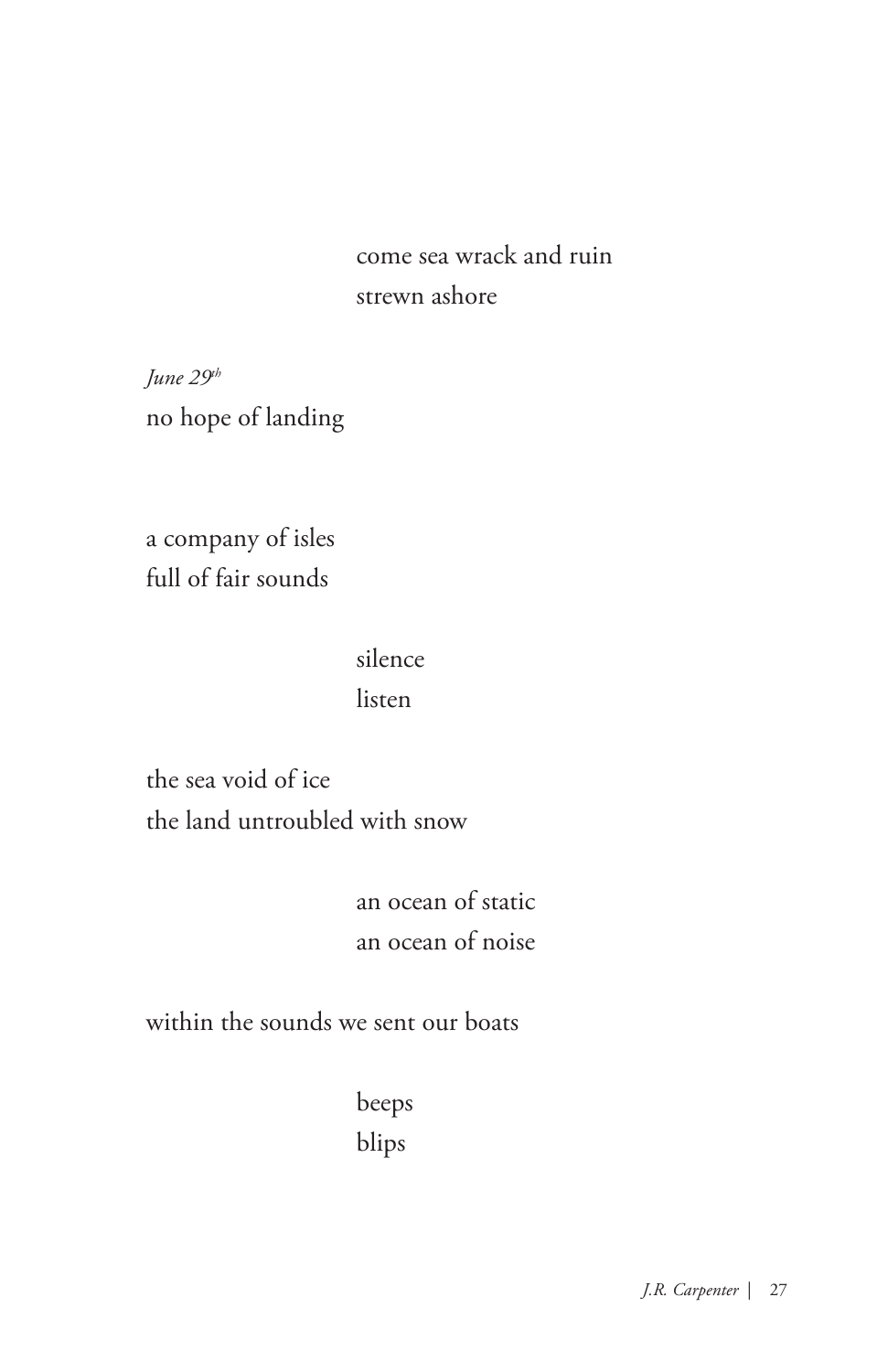tongue slips loose lips sink ships

within the snowy mountains earth and grass such as our moor and waste grounds of England

> a plant of the borage family sea lung wart leaves with an oyster-like flavour

*July*  $17<sup>th</sup>$ 

we fell upon a most strange quantity of ice

 far flung low slung sea lung

we supposed it to be land

 a frozen tide a breath suspended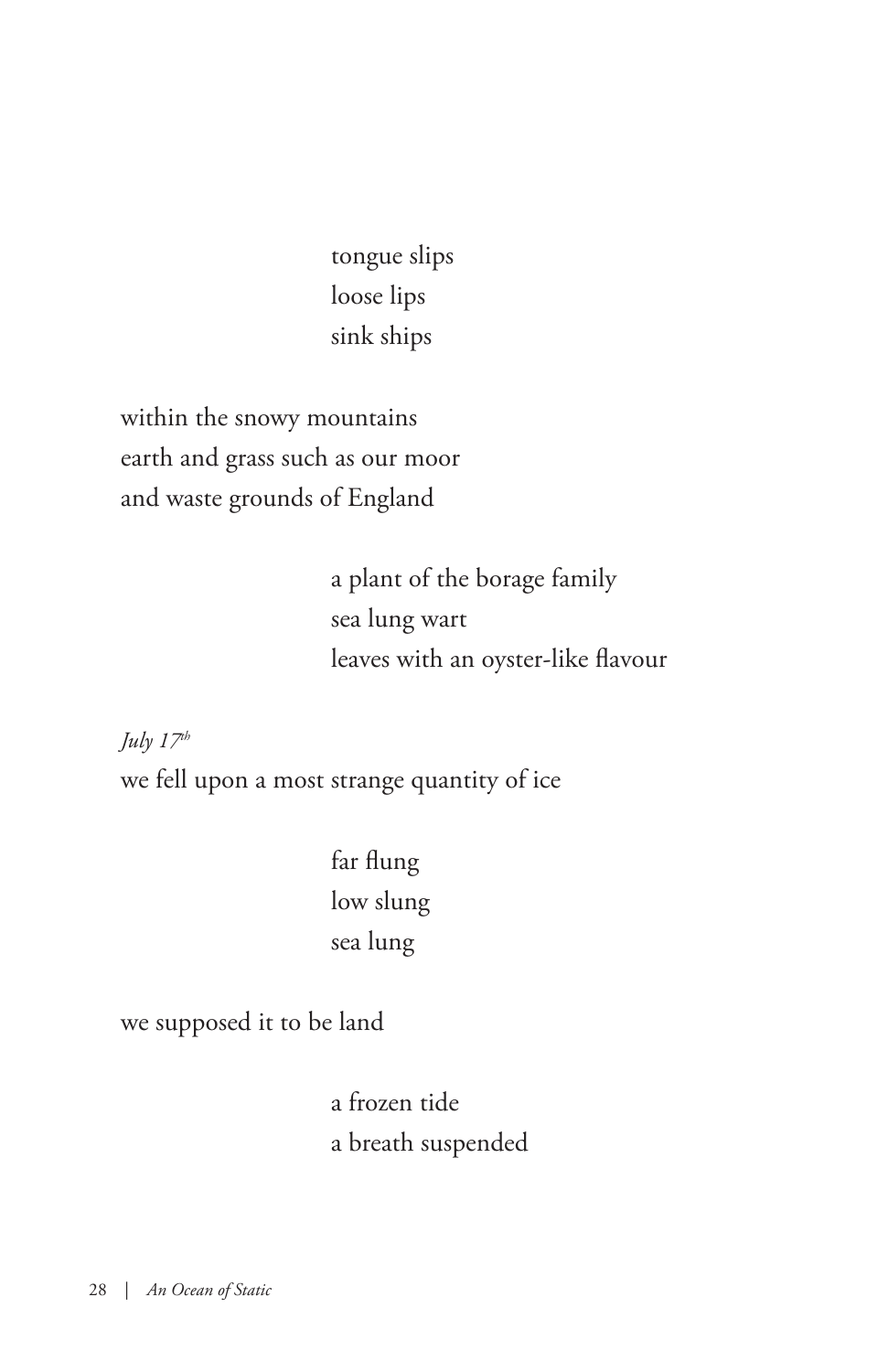we coasted this mass

 impassable impossible impenetrable neither land nor sea nor vapour

our shrouds, ropes, and sails frozen compassed with ice

*August 2nd* much troubled with a fly which is called mosquito

*August 15th* here we had great hope of a through passage

> legends warn of rip tides shallows shoals reefs ridges spits bars stones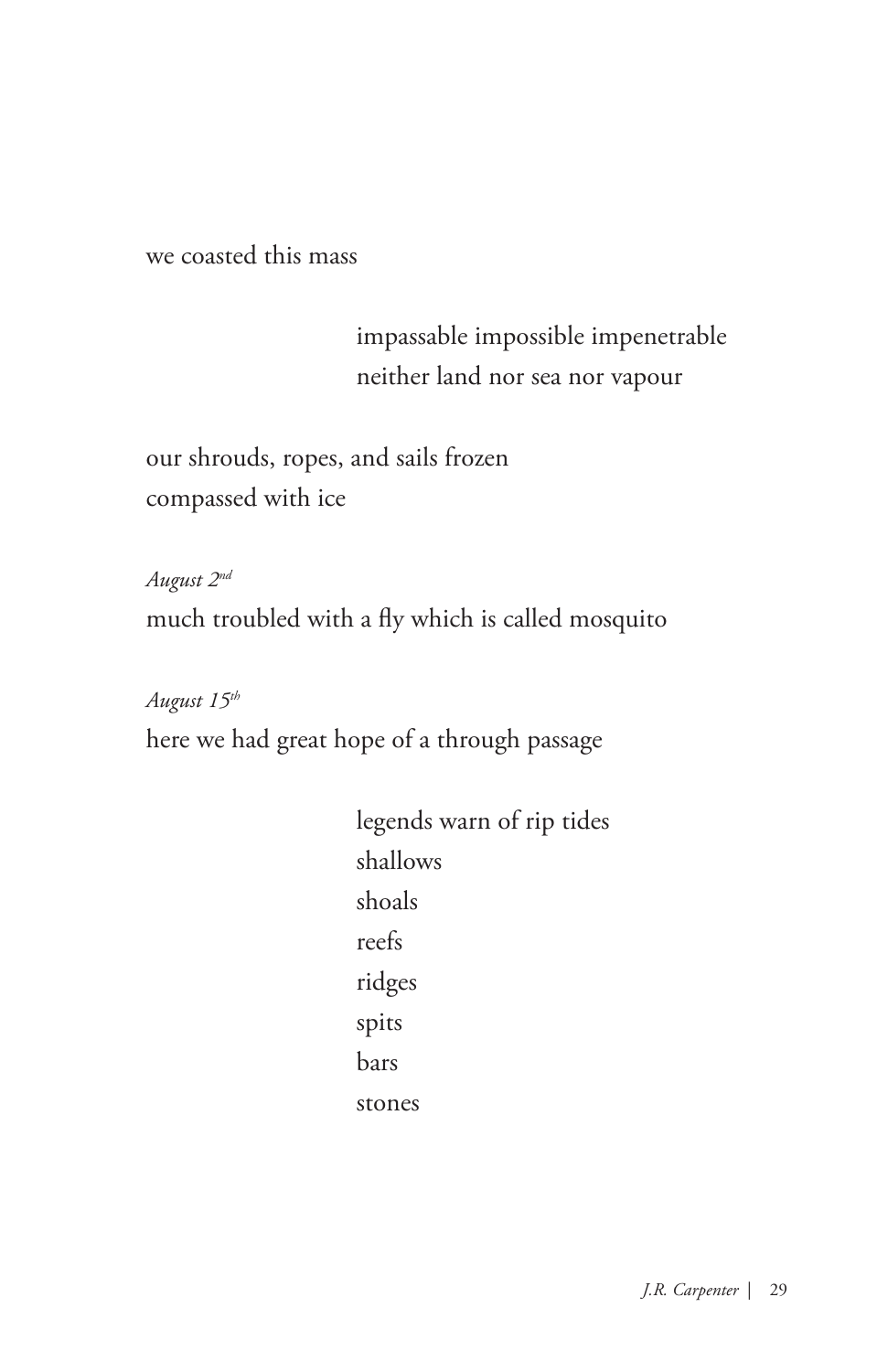### this land is nothing in sight but isles

 cracks beneath the surface hydrothermal vents

*August 19th* it began to snow

> wind lift spin drift

all night with foul weather

gale blown spray sown storm seeds

*August 20th* we bare in with the land

> avoid a void inked-in where sea monsters swim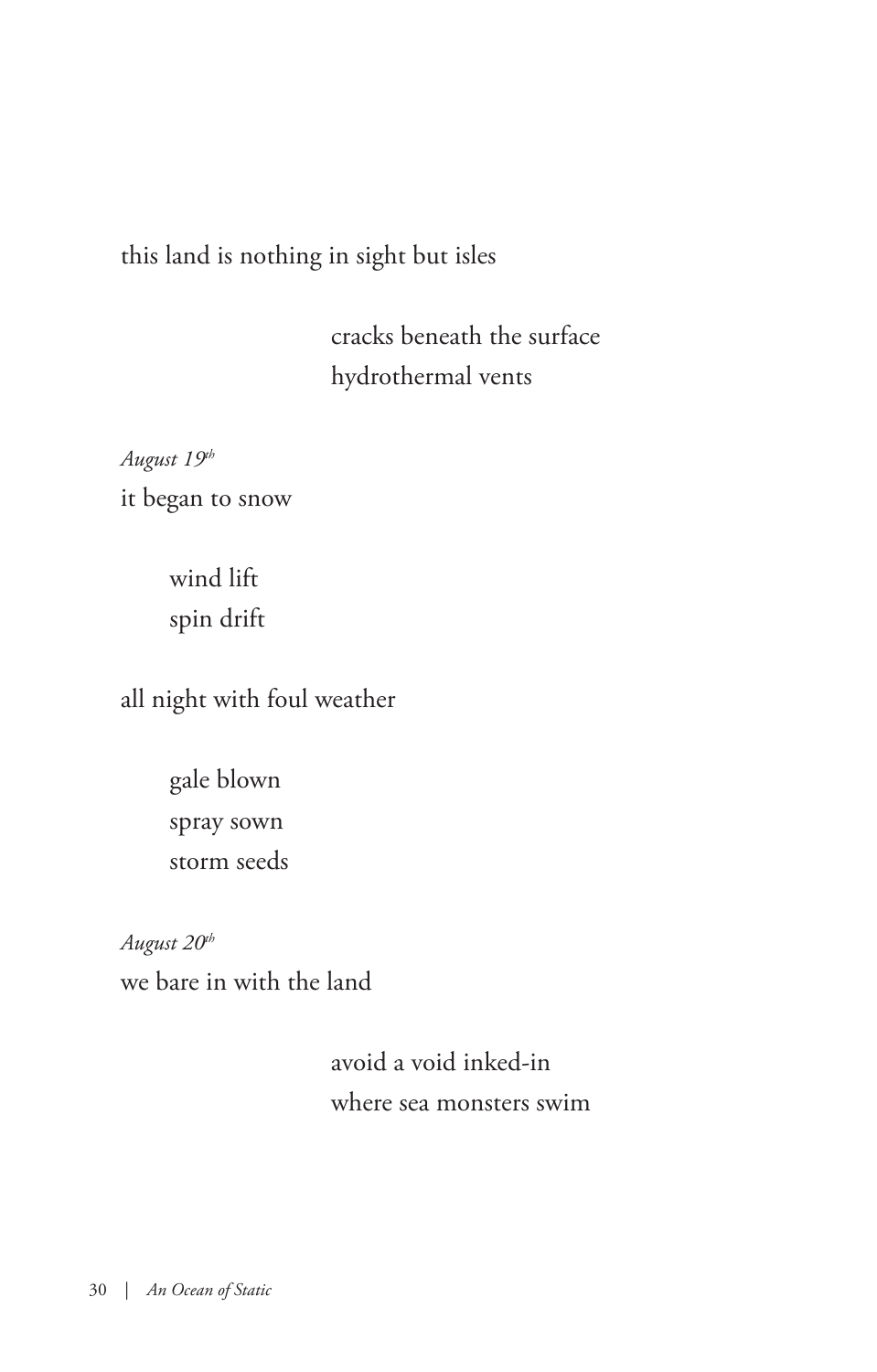*August 28th* in this place we continued

> beware be where be here here be dragons

*September 1st* six miles by guess into the country

into the ether

this place yieldith great store of birds at the harbour mouth great store of cod

*September 6th* purposed to depart

> post date press here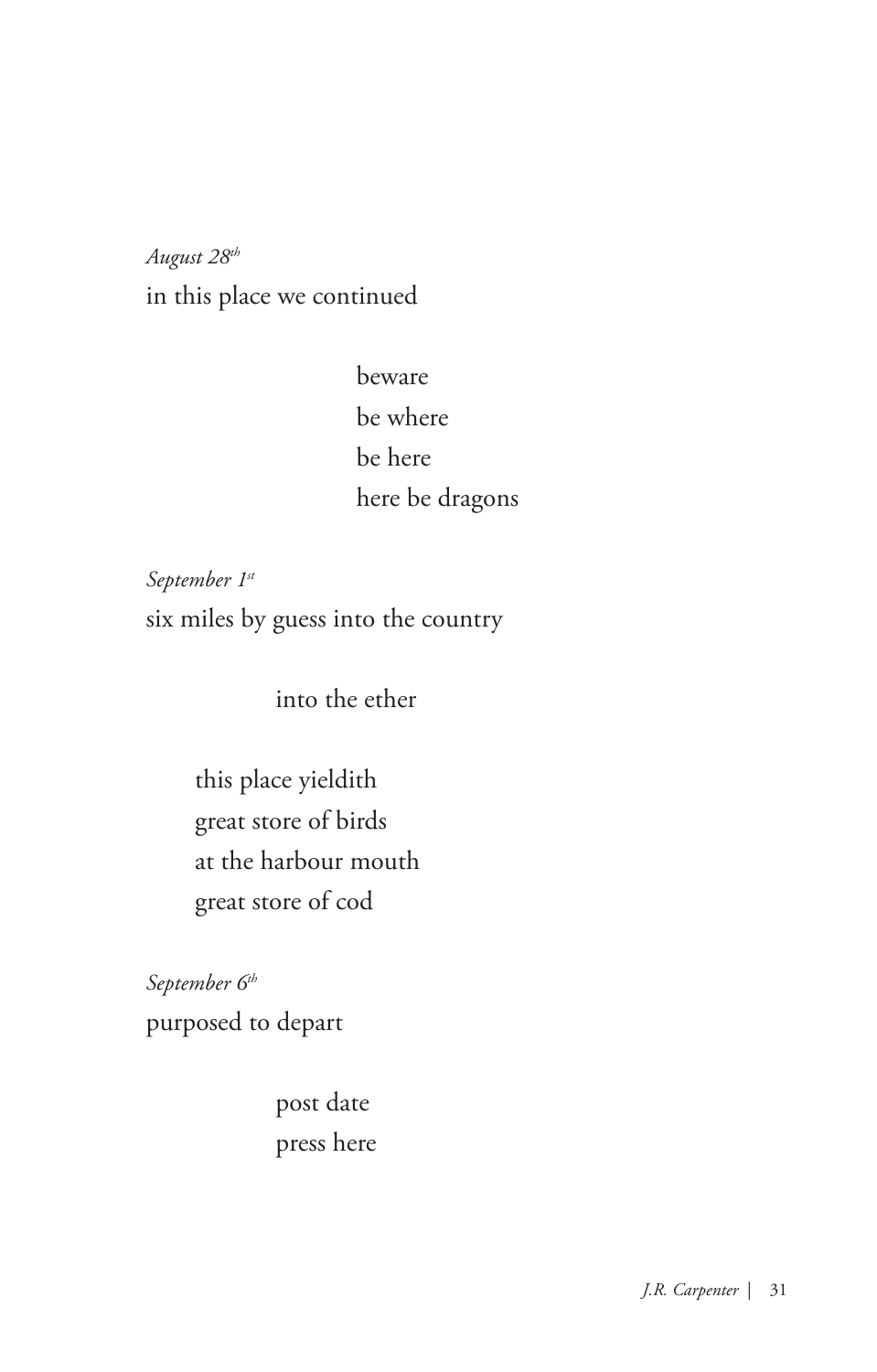### press on

presently let slip our cables

*September 11th* a fair westnorthwest wind

> spoon drift moon lifts

we departed with trust

 questions chart answers sound fathoms compass bearings

shaping our course

 mid-ocean smoke a sudden sulphurous odour